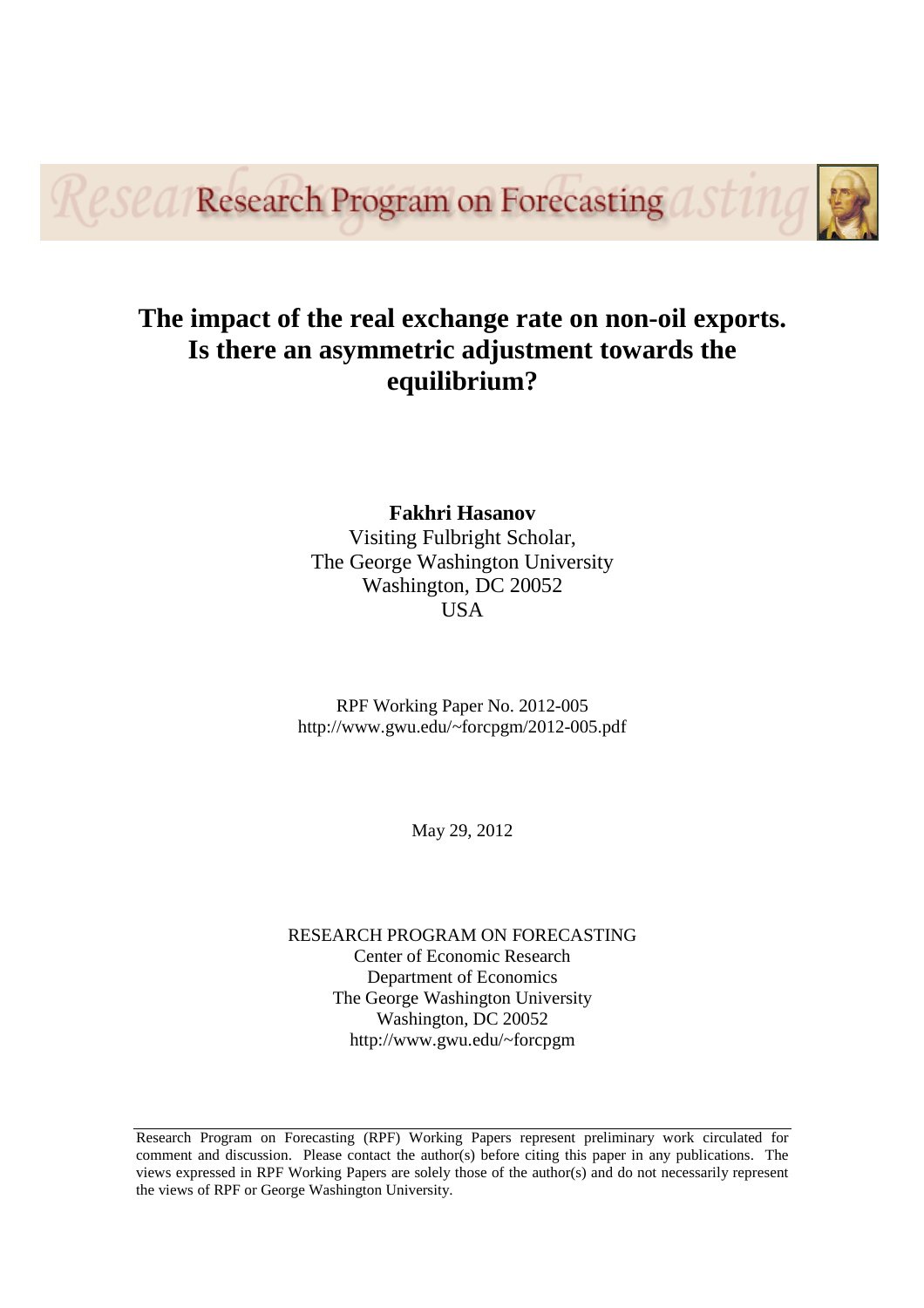**The impact of the real exchange rate on non-oil exports. Is there an asymmetric adjustment towards the equilibrium?**

Fakhri Hasanov<sup>[1](#page-1-0)</sup>

## **Abstract**

This study investigates the impact of the real exchange rate on the non-oil exports of the Republic of Azerbaijan in the framework of cointegration and an asymmetric error correction. Threshold and Momentum Threshold Autoregressive methods are applied over the quarterly period 2000Q1-2010Q4.

The main finding of the study is that there is a long-run relationship between the variables with symmetric rather than asymmetric adjustment towards the equilibrium level.

<span id="page-1-1"></span><span id="page-1-0"></span> <sup>1</sup> Visiting Scholar at the George Washington University, [fakhri.hasanov@gmail.com.](mailto:fakhri.hasanov@gmail.com) I would like to thank Professor Tara Sinclair for her useful comments and suggestions. I am also thankful to the Economics Department of GWU and the Fulbright Scholar Program for their provision of the opportunity to conduct this research.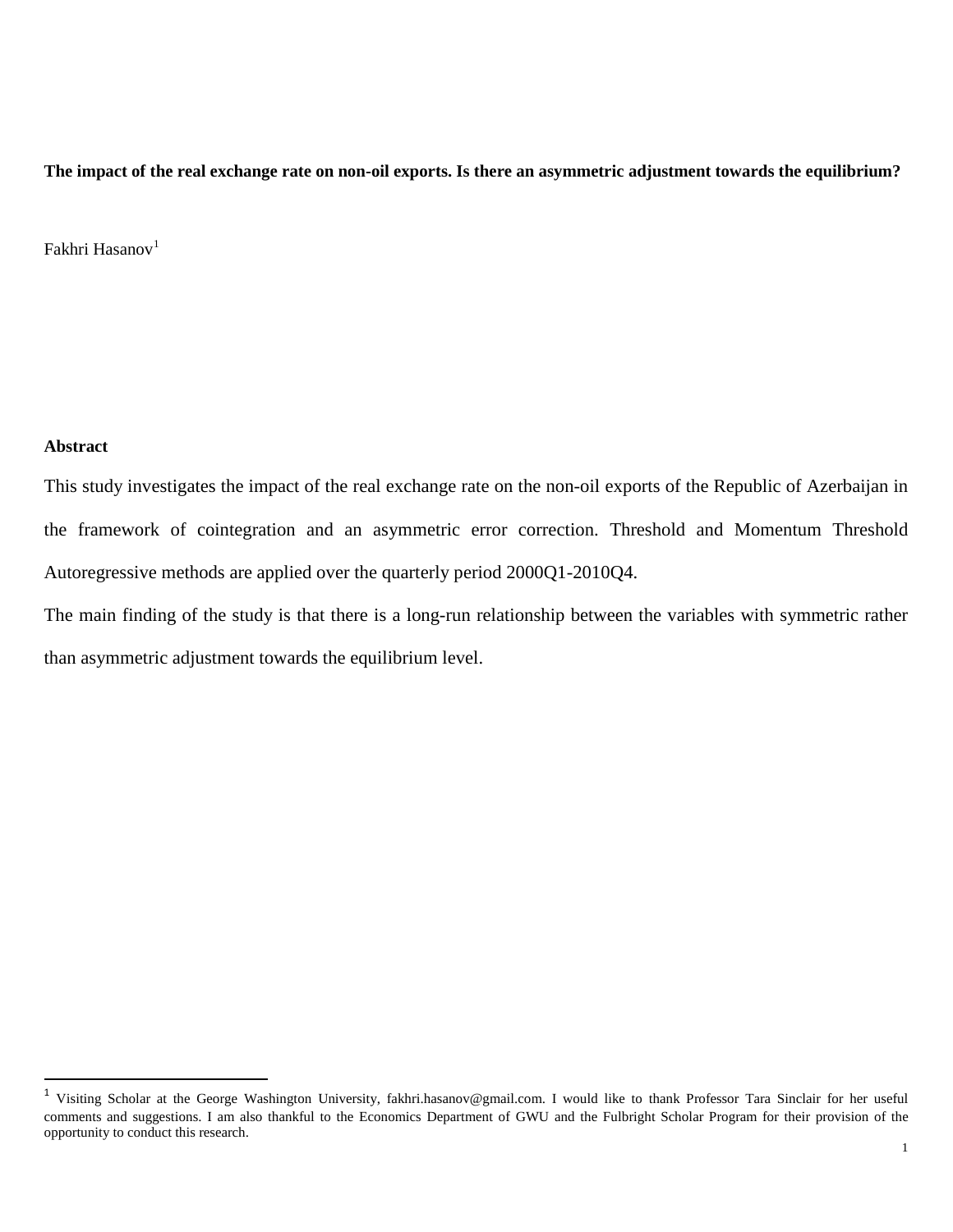# **I. Introduction**

The study investigates the impact of the real exchange rate on the non-oil exports of the Republic of Azerbaijan in the framework of cointegration and an asymmetric error correction by using Threshold and Momentum Threshold Autoregressive methods (hereafter TAR and M-TAR respectively).

There are some motivations for conducting this research. The main motivation is that some seminal theoretical and empirical studies predict that most natural resource rich countries suffer from serious socio-economic problems caused by their resource revenues and in this regard these natural revenues are a curse rather than a blessing for these countries (Sachs and Warner, 1997; Auty, 2001; Gylfason, 2001; Gylfason and Zoega, 2002 inter alia). One of these resource curses, the so called Dutch Disease, is mainly related to an appreciation of the real exchange rate, sourced from inflow of resource revenues into country, which undermines the competitiveness of the non-resource sector's (manufacturing and agriculture) export and therefore deteriorates this sector while leads to higher demand for imports and services (Corden and Nearly, 1982; Corden, 1984). This prediction, in particular the ultimate role of exchange rates in economic challenges of these countries, is supported by a number of empirical studies. For example, Wakeman-Linn et al. (2002) and Sturm and et al. (2009) inter alia conclude that the exchange rate is a key economic policy issue in oil exporting countries.

Another motivation would be to examine whether or not the predictions of the international trade theory holds in an economy such as Azerbaijan.

One of the motivations is that without conducting empirical analysis it is quite difficult or impossible to make effective policy measures for the international trade of a country.

Since Azerbaijan is also a resource rich country and its real exchange rate has appreciated about 2 times during 2004-2008 while the share of the non-oil exports in the total export has decreased from 52.5 percent in 2004 to 4.7 percent in 2008 (Hasanov, 2011 a, b), and especially government thinks that the non-oil export based development can be an engine of sustainable economic growth for the country particularly in the future post-boom period, it would be useful to investigate the impact of the real exchange rate on the non-oil exports in the Republic of Azerbaijan.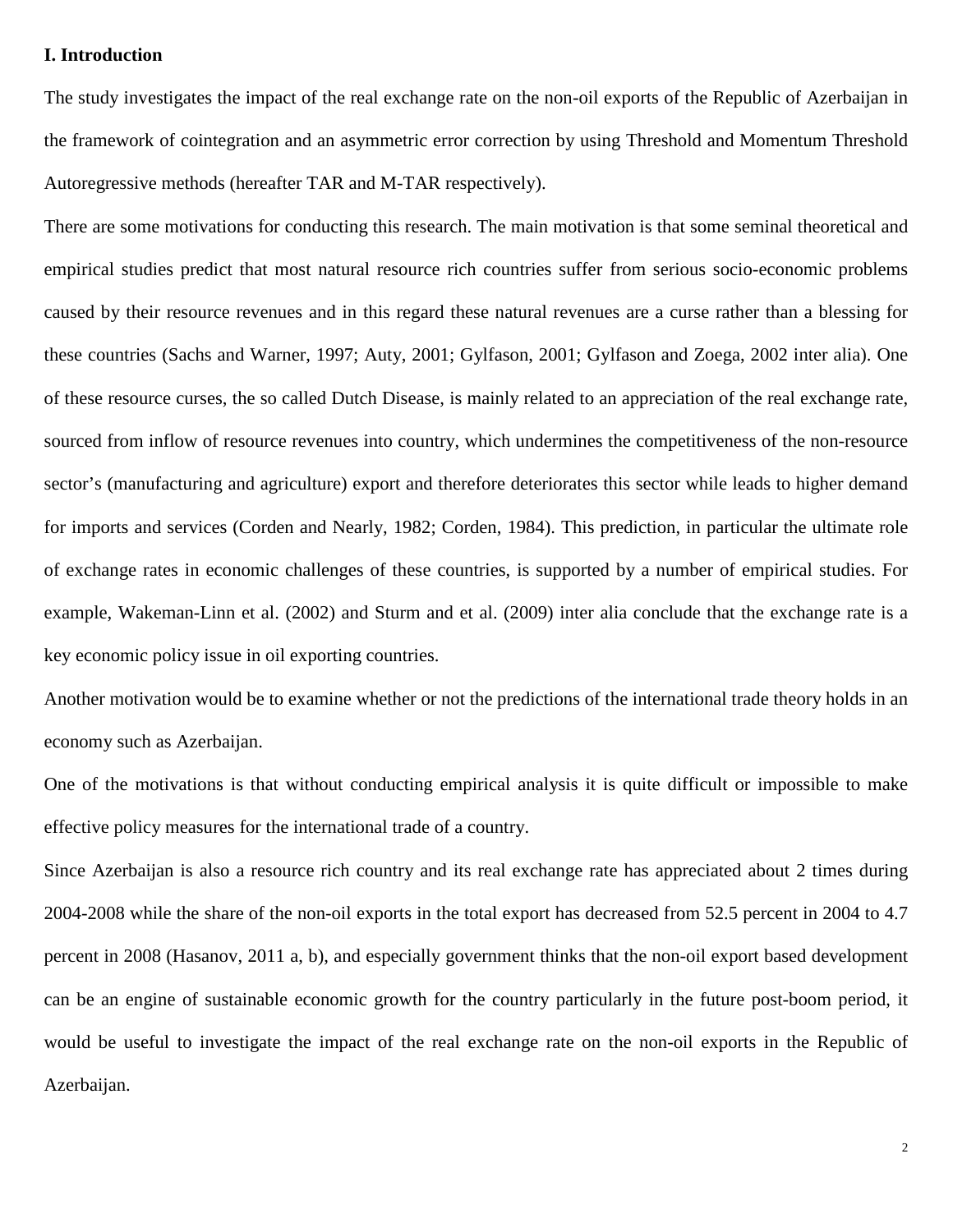Policy related motivation for carrying out this research is that, as mentioned above, development of the non-oil sector and, especially, its export capacity are rightly considered as the main strategic policy priority for the socioeconomic development of the Azerbaijan Republic particularly, after the post boom period. Currently, a number of development programs are initiated and/or adopted by the government to prevent the negative trends in the non-oil sector and to improve the strategic environment for competitiveness and trade. So, this research would be useful in terms of clearly understating ongoing processes and therefore effective implementation various policy measures in the non-oil exports of Azerbaijan.

Economic theory suggests and empirical studies indicate that some macroeconomic variables such as the exchange rate, unemployment, inflation, and the interest rate should demonstrate non-linear behavior and therefore they may have asymmetric effect on other variables (Neftci, 1984; Falk, 1986; Terisvirta and Anderson, 1992; Sichel, 1993; Bradley and Jansen, 1997; Balke and Fomby, 1997; Enders and Granger, 1998; Enders and Siklos, 2001; Enders, 2010, p.428; inter alia). An asymmetric relationship between the variables may leads to an asymmetric adjustment process towards their equilibrium level. In this regard one can expect asymmetric adjustment in the relationship between the real exchange rate and non-oil export in Azerbaijan. One of the main reasons is that floating, fixed (managed), and then fixed-floating exchange rate regimes has been implemented by the Central Bank of Azerbaijan during the 1999-2010 and therefore different exchange rate regimes may have different kind of effects on the on-oil exports. Because as Balke and Fomby (1997, p. 3) emphasize, "exchange rate management and … are often characterized by discrete interventions. For exchange rate target zones, exchange rates are allowed to fluctuate freely within a given band, yet, when exchange rates exceed the target band, the central banks intervene in the foreign exchange market." Moreover time series of the non-oil export experienced a structural break in the period of investigation. These above mentioned facts motivate to conduct empirical analysis in the framework of asymmetric adjustment. For that purpose the present study uses TAR and M-TAR models which allow examining whether there is an asymmetric adjustment in the relationships between the real exchange rate and non-oil exports. Thus, the study is trying to answer the following research questions:

- Is there any cointegration relationship between the real exchange rate and the non-oil exports?
- Is an adjustment process towards the equilibrium level asymmetric?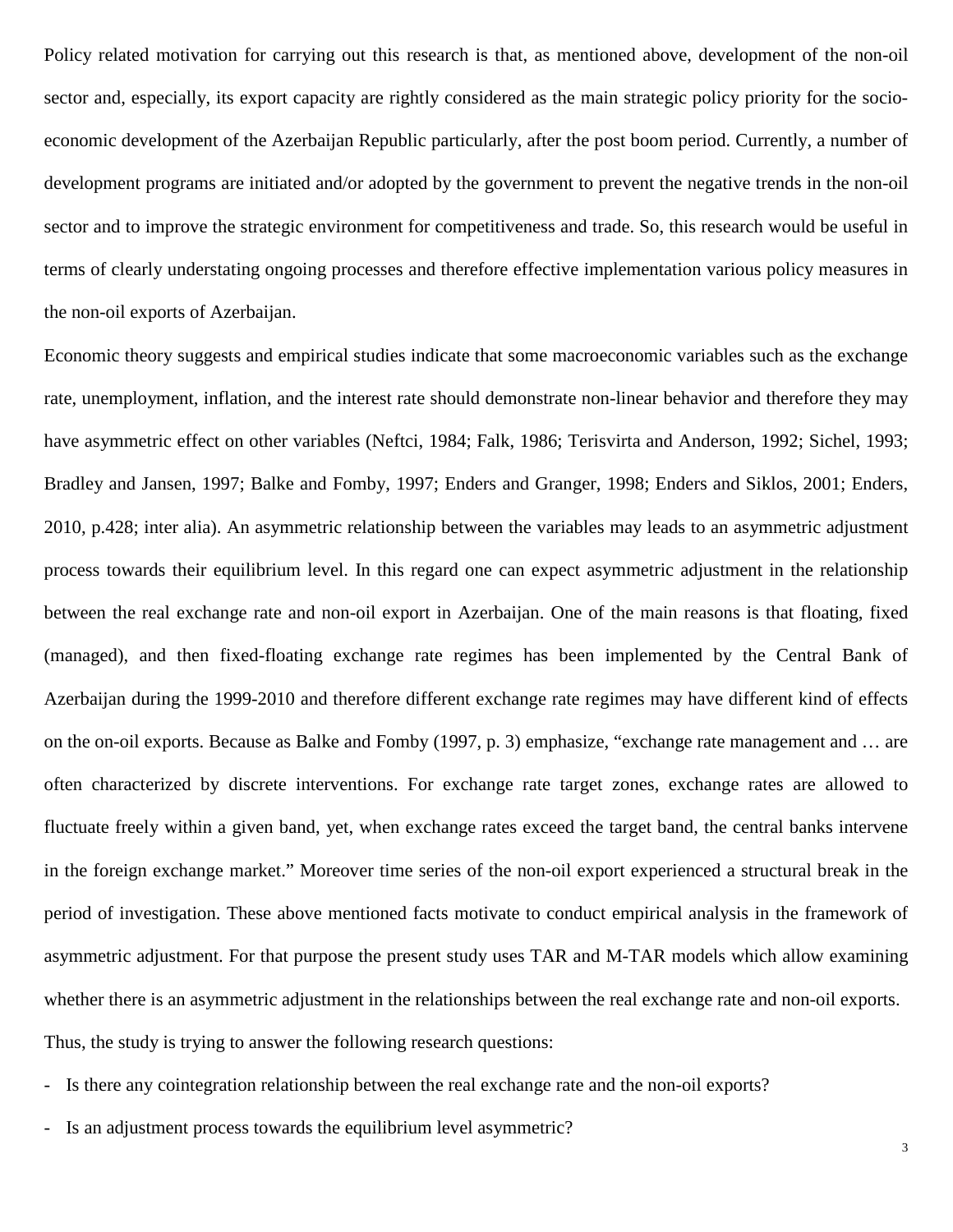The impact of the real exchange rate on non-oil exports of Azerbaijan is investigated by using TAR and MTAR method, in the framework of cointegration and asymmetric adjustment. Regarding with the cointegration methods Engle-Granger (1987) approach is employed which is a widely used method in the case of analyzing asymmetric adjustment towards a long-run level. By following Enders and Siklos (2001), TAR and MTAR models are applied in both versions: when the threshold level was (a) zero or (b) unknown. Estimation results indicate that the real exchange rate has a statistically significant negative impact on the non-oil exports in the long-run. However the adjustment process towards the long-run is not found to be asymmetric.

To the best of our knowledge, this is the first study that investigates the impact of real exchange rate on export in the framework of asymmetric adjustment in the area of oil-based economies of the Commonwealth Independent States (CIS hereafter). Moreover, the findings of the study may be useful for policymakers of monetary and real sectors in Azerbaijan, especially in terms of implementing the exchange rate policy and its effect on the non-oil exports. Additionally the study is a contribution to the existing relevant literature of oil-based small open emerging economies.

The rest of the paper is designed as follows. Section 2 consists of required data and its description, while Section 3 discusses the theoretical model and econometric methodology of the research. This is followed by the Results section, which covers the long-and short-run estimation outputs and a brief interpretation. Section 5 reflects robustness checking issues and the Conclusion section summarized the main findings of the study and their possible practical contributions. The Reference section comprises a list of the reviewed literatures and some large estimation outputs in forms of tables and graphs are placed in Appendix.

## **2. Brief Literature Review**

There are a number of studies that investigate the impact of the exchange rate on non-oil exports. Hasanov and Samadova (2010) for Azerbaijan; Egert and Morales-Zumaquero (2005) and Bernardina (2004) for Russia; Sabuhi and Piri (2008) and also Masoud and Rastegari (2008) for Iran; Sorsa (1999) for Algeria; Oyejide (1986), Ogun (1998), Yusuf and Edom (2007), Adubi and Okunmadewa (1999) and Abolagba et al. (2010) for Nigeria; Ros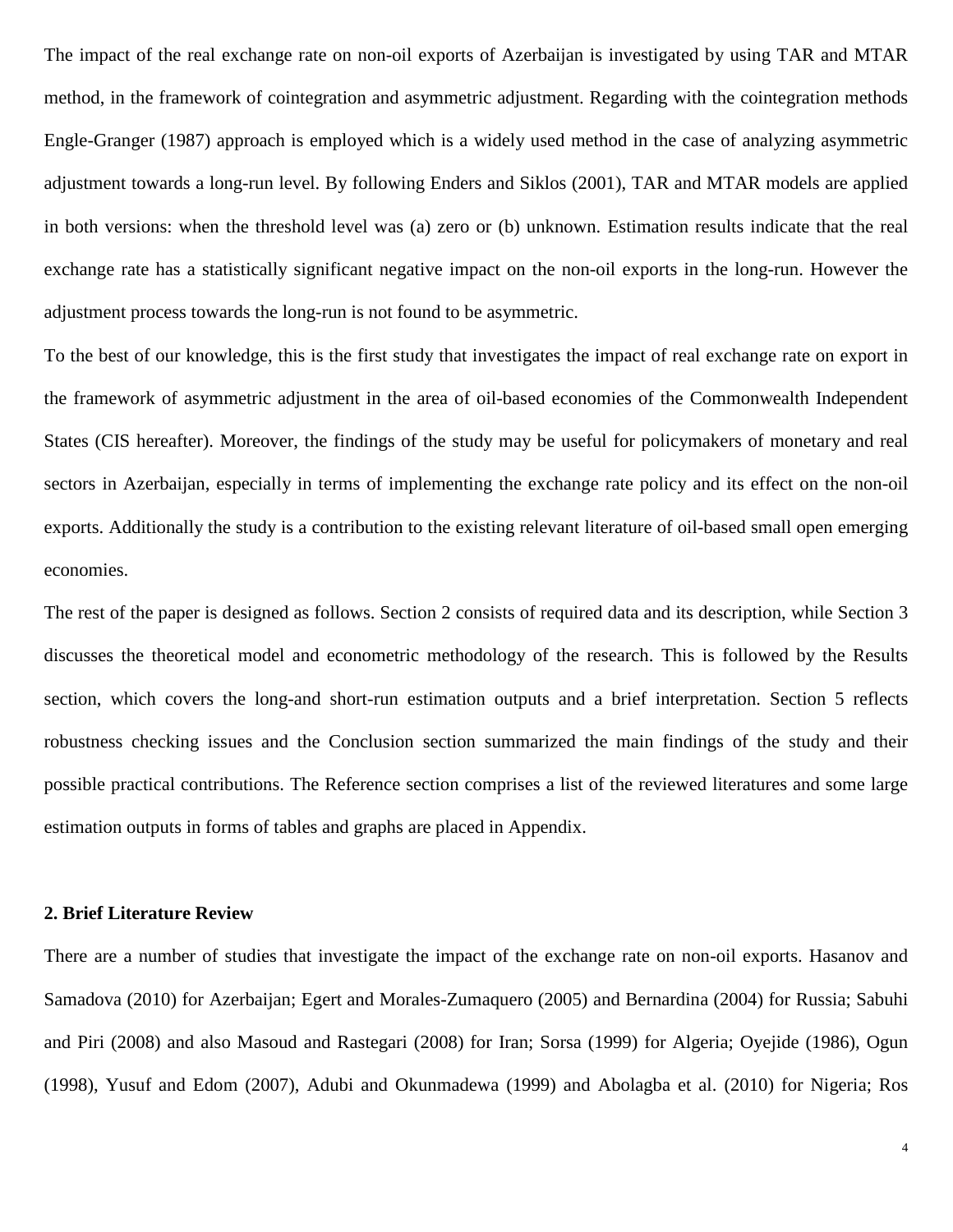(1993) for Mexico; Amin (1996) for Cameroon; Benbouziane and Benamar (2007) for Algeria, Bahrain, Iran, Kuwait, Libya, Saudi Arabia, and Sudan investigated the impact of real exchange rates on non-oil exports.

However, none of the above mentioned studies take asymmetric effects into account in their analyses. To the best of our knowledge, the present research which investigates the impact of the exchange rate on the non-oil export in the framework of cointegration and asymmetric adjustment will be the first study in the area of oil-based economies of the CIS. Moreover, it will be a contribution to the relevant studies in the case of oil-based economies. Although investigation of the asymmetric effects of different economic processes is a widely addressed topic in the recent studies, as a matter of fact there are very limited studies that investigate an impact of exchange rate on export in the framework of cointegration and asymmetric adjustment in oil-based economies. In this regard only one study is found: The study, conducting by Duasa (2009), investigates the impact of the real effective exchange rate on the trade variables in Malaysia over the monthly period of 1999M1-2006M12. By following Ender and Siklos (2001), the author conducts cointegration and asymmetric adjustment analysis, and finds that there exists a long-run relationship among the real effective exchange rate and the export volume and adjustment towards the long-run is an asymmetric in the case of TAR model. He also concludes that there is an asymmetric adjustment in the relationship between the real effective exchange rate and the trade balance in the case of M-TAR model. The main shortcoming of this study is that equations in the empirical analysis are misspecified due to omitted variable problem. Precisely saying, the author in his analyses does not include (foreign) income variable as one of the determinants of (export) import predicted by international trade theory.

To the best of our knowledge, the impact of the real exchange rate on exports in the framework of asymmetric adjustment has not been investigated yet in the area of oil-based economies of the Commonwealth Independent States (CIS hereafter). Therefore the present study is the first research in this area. Moreover the outcomes of this research may be useful for the policymakers in the monetary and real sectors of Azerbaijan, especially regarding with implementing the exchange rate policy and its effect on the non-oil exports. Additionally the study is a contribution to the existing relevant literature of the oil-based small open emerging economies.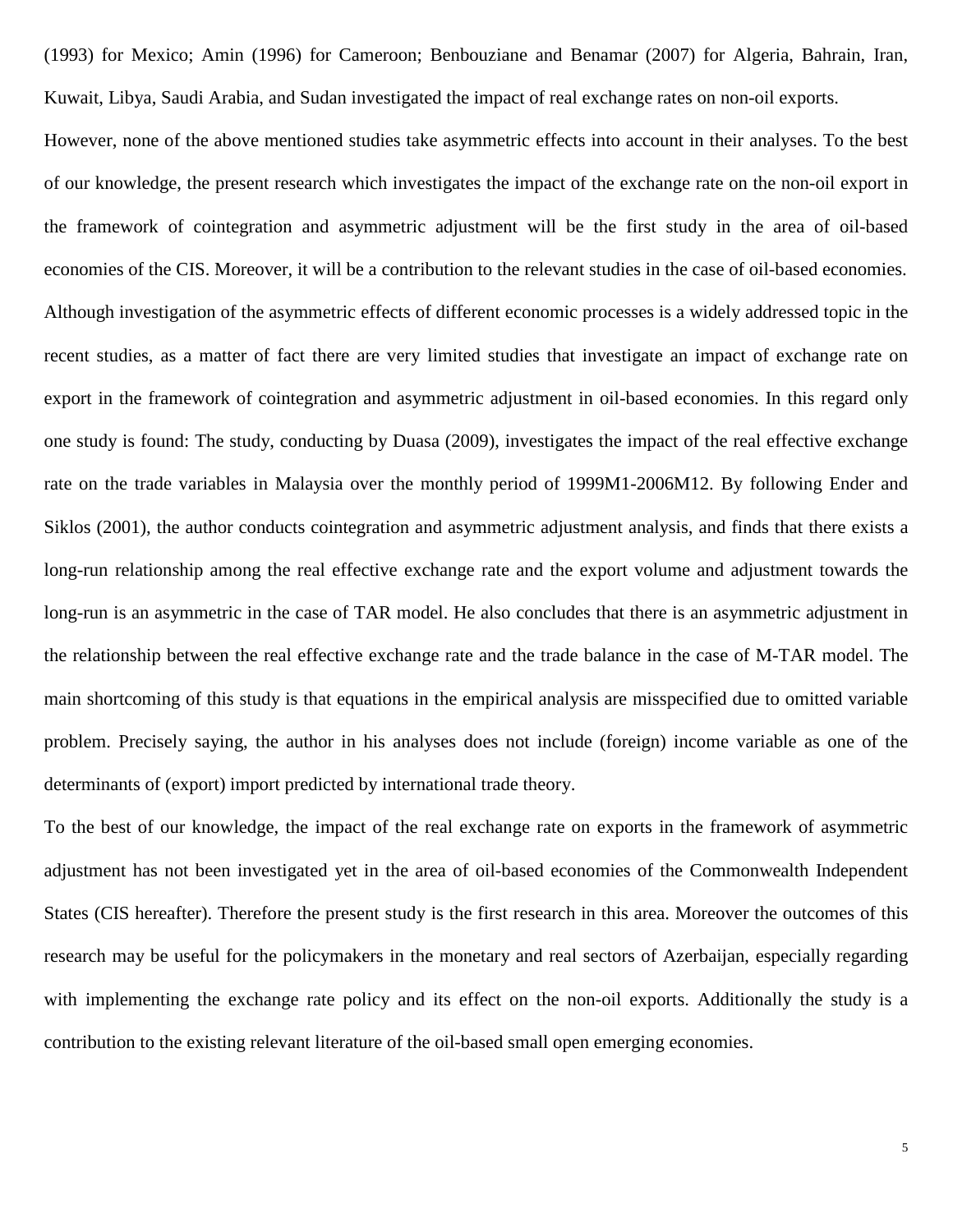# **2. Data**

The study uses quarterly data over the period of 1999Q1-2010Q4.

**Real Non-oil Export (RXN).** Nominal Non-oil Export (XN) in US dollars data are taken from the official web page of the Central Bank of Azerbaijan (hereafter CBAR): [http://cbar.az/pages/statistics/external-sector-statistics/.](http://cbar.az/pages/statistics/external-sector-statistics/) In order to get real values, XN firstly converted to the national currency by using manat-USD bilateral exchange rate (AZN\_USD) and then deflated by consumer price index with base period of 2000Q4 (CPI):

$$
R X N = \frac{X N * A Z N \_US D}{C P I}
$$

AZN\_USD and CPI are collected from the statistical bulletin of CBAR [\(http://cbar.az/pages/publications](http://cbar.az/pages/publications-researches/statistic-bulletin/)[researches/statistic-bulletin/\)](http://cbar.az/pages/publications-researches/statistic-bulletin/). Note that consumer price indexes given in the CBAR statistical bulletins are price changes according to the previous period. In other words, they report inflation. So, in order to make them useable in the study, price level is calculated using the above mentioned formula.

**Non-oil Trade based Real Effective Exchange Rate (REERN).** It is a multilateral consumer price index based on the real effective exchange rate of the domestic currency relative to the main trading partners of Azerbaijan in the non-oil trade turnover. REERN is defined in terms of foreign currency per unit of domestic currency. So its increase means appreciation of the domestic currency. CBAR calculates the variable. Time series of the variable can be collected from the statistical bulletin of CBAR [\(http://cbar.az/pages/publications-researches/statistic](http://cbar.az/pages/publications-researches/statistic-bulletin/)[bulletin/\)](http://cbar.az/pages/publications-researches/statistic-bulletin/).

**Real GDP of Russian Federation (RGDPF)**. This is a seasonally adjusted millions of Gross Domestic Product of Russian Federation at 2000 prices, which is retrieved from International Monetary Fund's official web page:<http://elibrary-data.imf.org/FindDataReports.aspx?d=33061&e=169393> Graphs of the above given variables are described in Figure 1.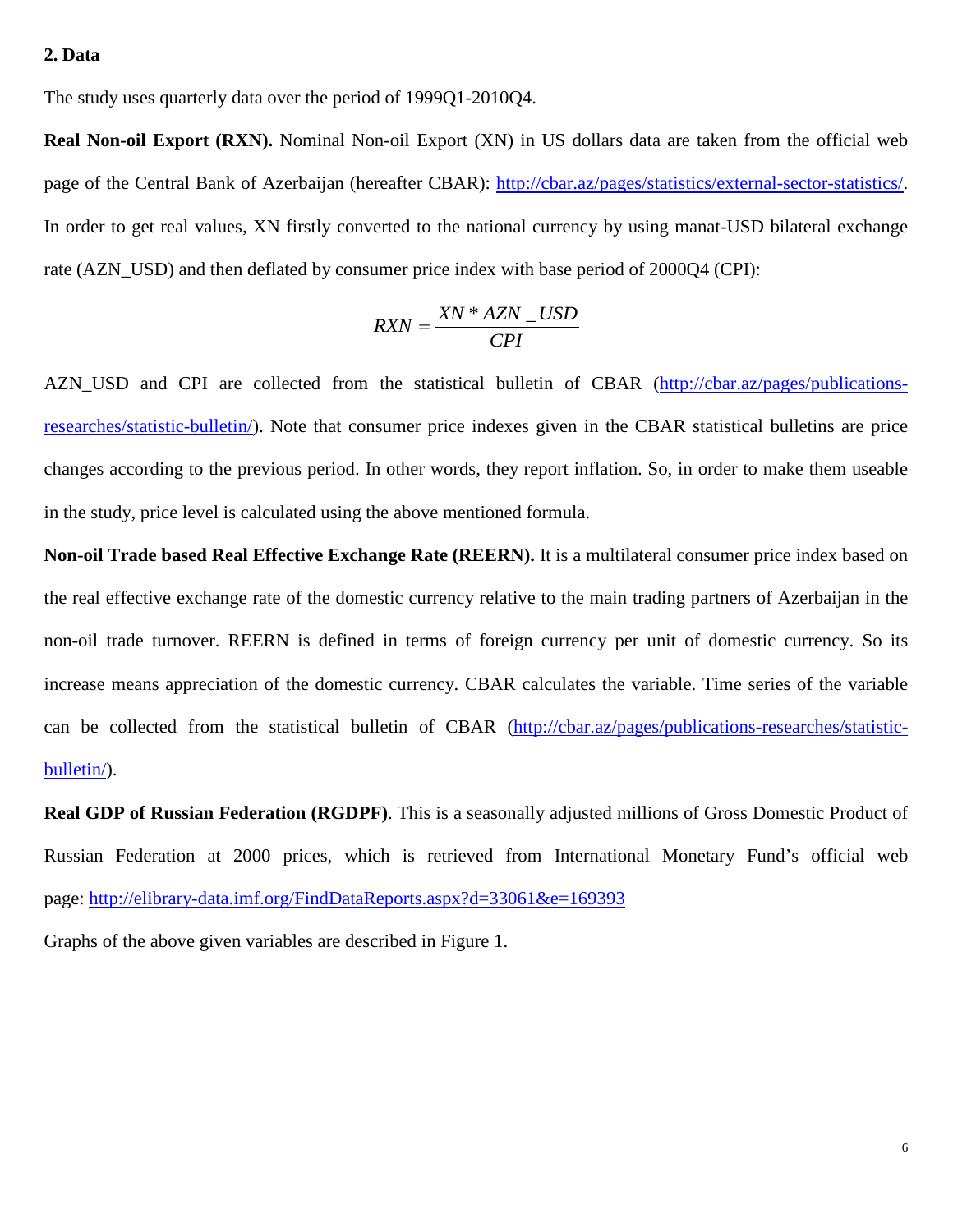

As shown in the top graph, RXN has quite large structural break in 2005Q1 and the slope of its drift becomes flatter after this break. There are two possible explanations for the break. The first one is that starting from 2005 the CBAR has changed its methodology for calculating the components of the balance of payment. The second one is that due to huge inflow of the oil export revenues, REERN has appreciated 1.6 times over the 2004Q4-2010Q4. Before the break the mean value of RXN was 254.25 million manat, but it has decreased by 1.8 times and was 138.62 million manat over the post break period. It is also observable from the graphs that all of three variables declined over the global recession period.

# **3. Model**

**3.1. Theoretical model.** The study uses the standard international trade theory (Leamer and Stern 1970; Goldstein and Khan, 1995; Rose and Yellen, 1989; Rose, 1990). Since this theory is well-known and is widely used in the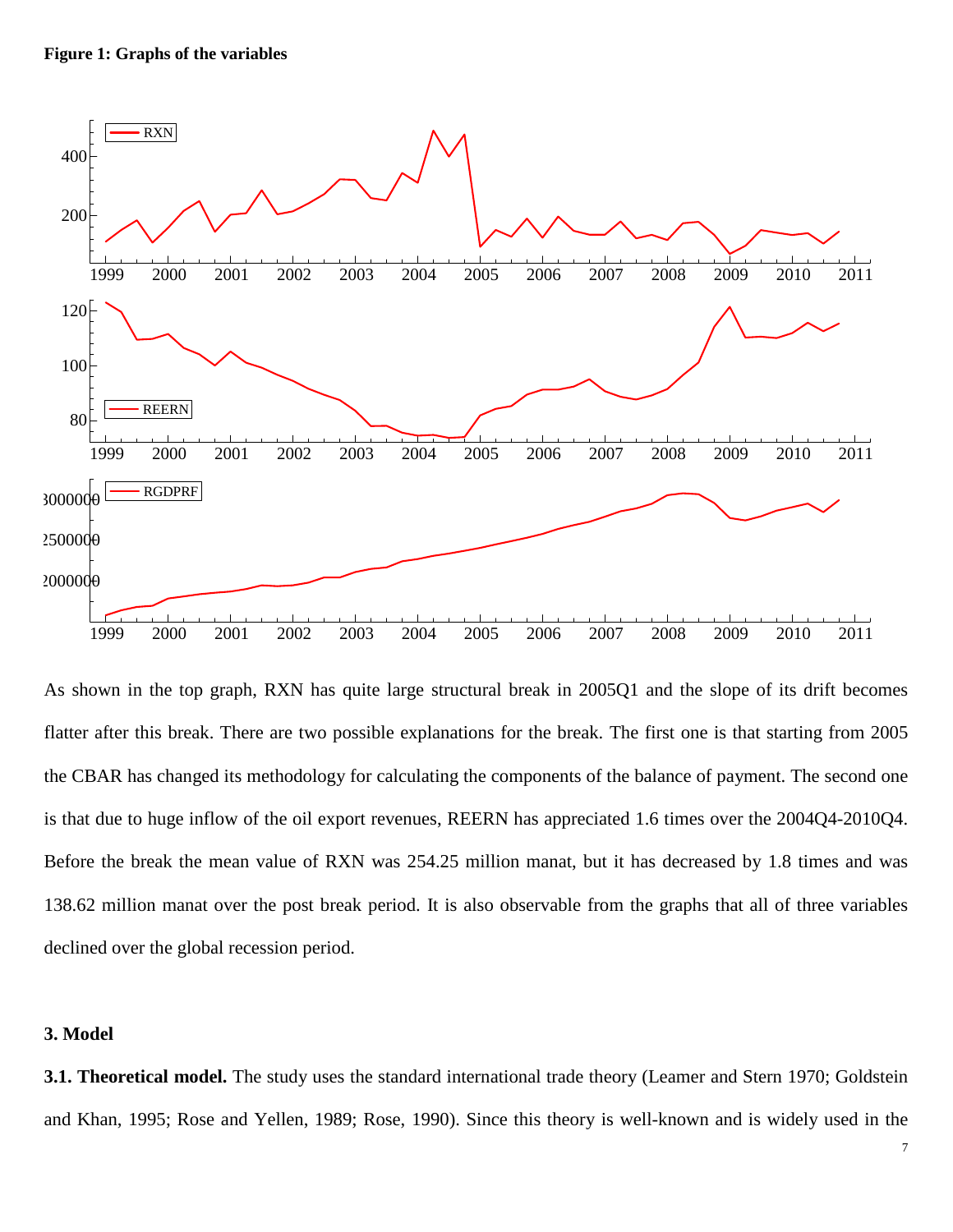empirical research, it is not going to discuss it here. Note that according to this theory, our non-oil export function can be written as below.

$$
R X N_t = C \cdot R E E R N_t^{\alpha} \cdot R G D P R F_t^{\beta} \cdot U_t
$$
\n<sup>(1)</sup>

Where,  $RXN$ ,  $REERN$ ,  $RGDPRF$  are defined as in the above Data section;  $C, \alpha, \beta$  are the coefficients to be estimated; *U* stands for error term. It is expected that  $\alpha < 0, \beta > 0$ .

Equation (1) in the logarithmic expression can be written as below:

$$
rxn_t = c + \alpha \cdot reern_t + \beta \cdot rgdprf_t + e_t
$$
\n(2)

Note that small letter indicate logarithmic expressions of the variables,  $c$  is a logarithm of  $C$  and  $e_t$  stand for the residuals.

**3.2. Econometric method.** Since the objective of the study is to analyze the impact of the real exchange rate on the non-oil exports in the framework of cointegration and a possible asymmetric adjustment by following Enders and Siklos (2001) the Threshold Autoregressive (TAR hereafter) and Momentum Threshold Autoregressive (M-TAR hereafter) methods are employed in the empirical estimations. The methods can be illustrated in case of equation (1) as below:

**Step 1:** Testing for stationarity of the variables by using Augmented Dickey Fuller Test (Dickey and Fuller, 1981):

$$
\Delta y_{t} = b_{0} + b_{1} y_{t-1} + \sum_{i=1}^{k} o_{i} \Delta y_{t-i} + \sum_{i=1}^{3} \pi_{i} CS_{it} + \psi trend + \varepsilon_{t}
$$
\n(3)

Here, *y* is a vector of natural logarithmic expression of RXN, REERN and RGDPRF.  $\kappa$  is the number of the lags of the dependent variables,  $b_0$  is a constant term,  $CS_i$ , trend are centered seasonal dummies and liner trend respectively,  $\varepsilon_t$  is a white noise. *t* and  $\Delta$ indicate time and first difference operator respectively. Note that the null hypothesis is that underlying series is non-stationary.

After concluding that all of the variables are integrated in the same order we can move to Step 2.

**Step2:** Estimation of relationship between non-stationary variables, i.e. estimation of equation (2):

Note that (2) can be estimated one of the cointegration methods such as Johansen (1988, 1996), Stock and Watson (1988) or Engle and Granger (1987).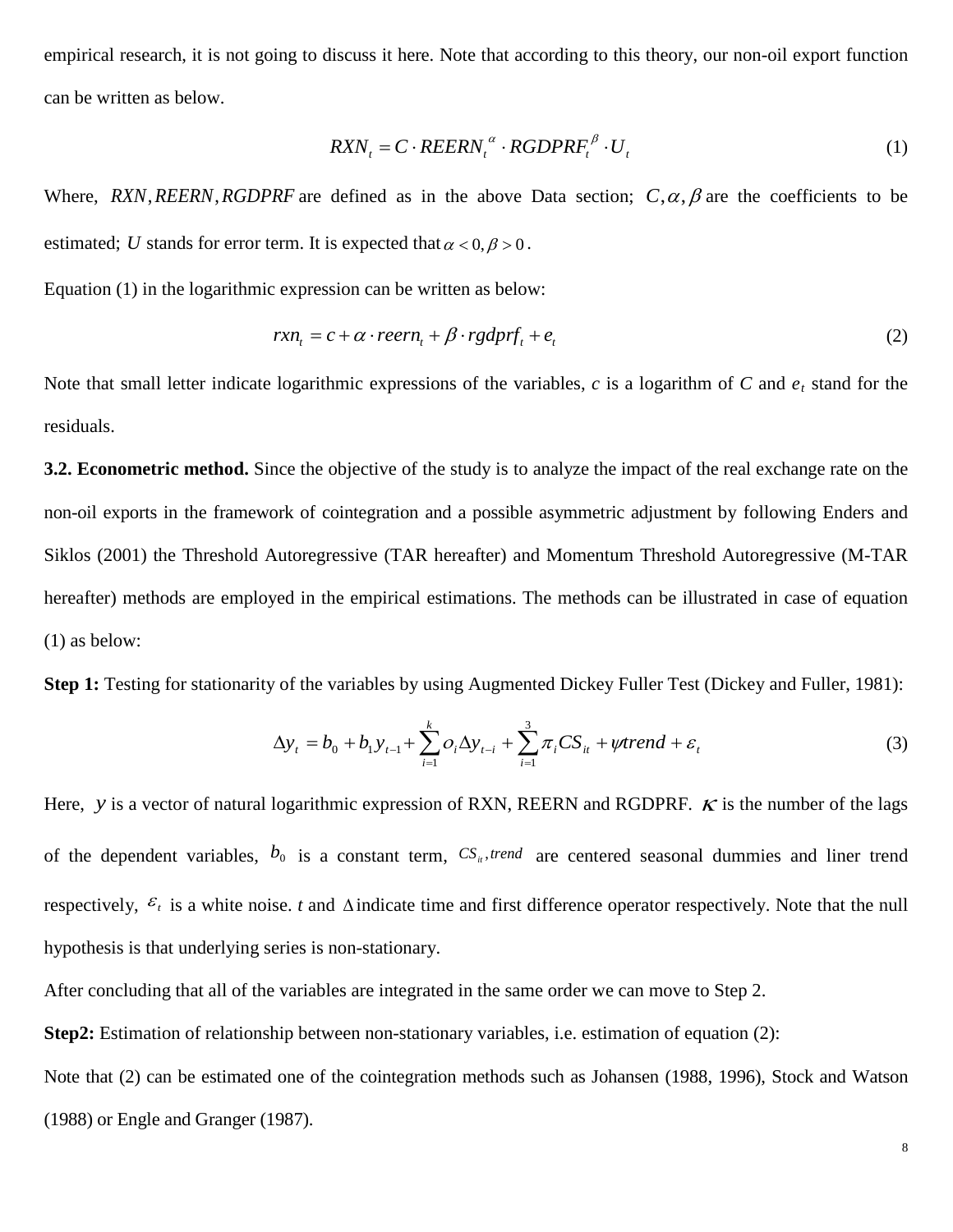**Step3:** Testing stationarity of the residuals of (2) by allowing asymmetric adjustment:

$$
\Delta \hat{e}_t = I_t p_1 \hat{e}_{t-1} + (1 - I_t) p_2 \hat{e}_{t-1} + \psi_t
$$
\n(4)

Here,  $\hat{e}$  stands for estimated residuals,  $p_1, p_2$  are coefficients,  $I_t$  is an indicator function,  $\psi$  stands for white noise residuals.

Indicator function is defined as below:

$$
I_{t} = \begin{cases} 1 \text{ if } \hat{e}_{t-1} \geq \tau \\ 0 \text{ if } \hat{e}_{t-1} < \tau \end{cases} \tag{5}
$$

Where,  $\tau$  - is a threshold level.

Ender and Siklos (2001) further note that if (4) is not sufficient to capture dynamic adjustment of  $\Delta \hat{e}$ , in other words if  $\psi_i$  is not white-noise process then lagged values of  $\Delta \hat{e}_i$ , should be included into the equation. So, (4) will be:

$$
\Delta \hat{e}_t = I_t p_1 \hat{e}_{t-1} + (1 - I_t) p_2 \hat{e}_{t-1} + \sum_{i=1}^k \mu_i \Delta \hat{e}_{t-i} + \psi_t
$$
\n(6)

Here,  $\mu_i$  are coefficients,  $k$  is a maximum number of lag length.

Various model selection criteria such as Akaike and Schwartz Bayesian can be used to determine appropriate number of lags. Tong (1983, 1990) showed that the least squares estimates of  $p_1$  and  $p_2$  have an asymptotic multivariate normal distribution. It is important to note that Lukkonen, Saikkonen, and Terisvirta (1988) showed that the usual asymptotic theory cannot be applied to derive ordinary Lagrange multiplier tests for nonlinearity. Moreover, Eitrheim and Terasvirta (1996) suggested that the Ljung-Box test for residual autocorrelation does not follow the  $\chi^2$  asymptotic distribution in nonlinear time series models.

## **A model comprising (3), (4) or (6) and (5) called the TAR cointegration model.**

Note that in (5) indicator function depends on  $\hat{e}_{t-1}$ . Caner and Hansen (1998) and Enders and Granger (1998) also suggested alternative way where indicator function depends on  $\Delta \hat{e}_{t-1}$  and hence, (4), (5) and (6) become:

$$
M_{t} = \begin{cases} 1 \text{ if } \Delta \hat{e}_{t-1} \ge \tau \\ 0 \text{ if } \Delta \hat{e}_{t-1} < \tau \end{cases} \tag{7}
$$

9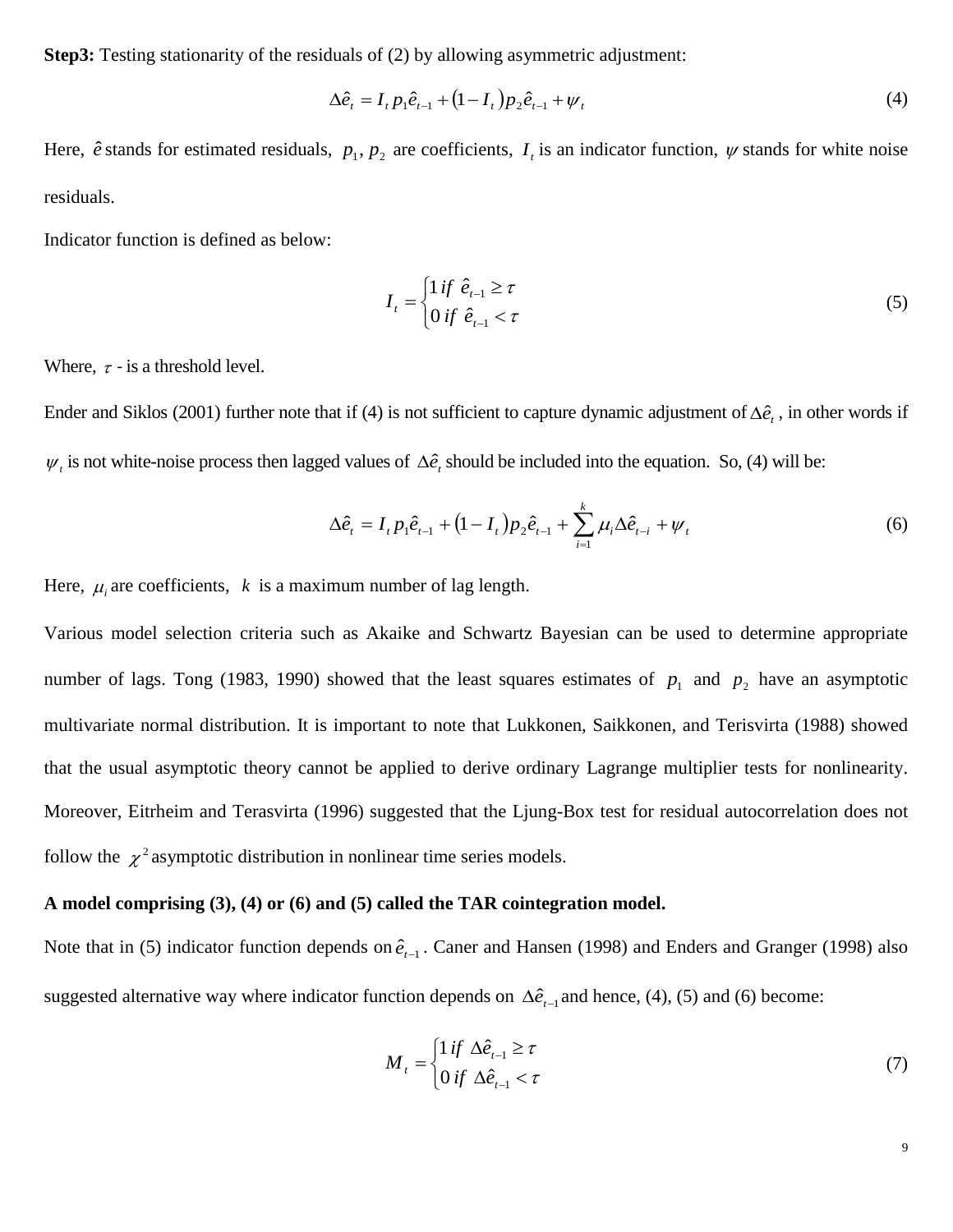$$
\Delta \hat{e}_t = M_t p_1 \hat{e}_{t-1} + (1 - M_t) p_2 \hat{e}_{t-1} + \psi_t
$$
\n(8)

$$
\Delta \hat{e}_t = M_t p_1 \hat{e}_{t-1} + (1 - M_t) p_2 \hat{e}_{t-1} + \sum_{i=1}^k \mu_i \Delta \hat{e}_{t-i} + \psi_t
$$
\n(9)

## **A model comprising (4), (7) and (8) or (9) called the M-TAR cointegration model.**

In (5) and (7) it is assumed that the threshold level is zero,  $\tau = 0$ . In this case adjustment process is  $p_1 \hat{e}_{t-1}$  if  $\hat{e}_{t-1}$  is above its long-run equilibrium level and adjustment is  $p_2 \hat{e}_{t-1}$  if  $\hat{e}_{t-1}$  is below its long-run equilibrium level.

Enders and Siklos (2001) note that it is quite natural to set  $\tau = 0$  in a number of economic applications. But they also note that in general, the value of  $\tau$  is unknown and needs to be estimated along with the values of  $p_1$  and  $p_2$ . For that purpose they suggest to use grid search procedure proposed by Chan (1993) to derive a consistent estimate of  $\tau$ (Jarita, 2009). The procedure can be described as following:

(a) In the case of TAR (or M-TAR) cointegration model, the residual series  $\hat{e}_t$  (or  $\Delta \hat{e}_t$ ) is arranged in ascending order as  $\left\{ \hat{e}_{1}^{0} < \hat{e}_{2}^{0} < ... < \hat{e}_{T}^{0} \right\}$  $\mathbf{0}$  $\left\{\hat{e}_{1}^{0}<\hat{e}_{2}^{0}<...<\hat{e}_{T}^{0}\right\}\left( or\right. \left\{\!\Delta\hat{e}_{1}^{0}<\Delta\hat{e}_{2}^{0}<...<\Delta\hat{e}_{T}^{0}\right\} \right)$  $\mathbf{0}$  $or \; \langle \Delta \hat{e}_1^0 < \Delta \hat{e}_2^0 < ... < \Delta \hat{e}_T^0 \rangle \big).$ 

(b) After discarded the largest and smallest 15% of the  $\hat{e}_t$  (or  $\Delta \hat{e}_t$ ), the central 70% of observations of this sequence are then considered in turn as thresholds in (5) [or in (7) in the case of M-TAR model] as each of them could be a possible threshold. From the above given sequence the value providing the lowest residuals sum of squares in (4) or (6) [in (8) or (9) in the case of M-TAR model] defined as consistent threshold.

# **Thus, cointegration and asymmetric adjustment in the framework of TAR and M-TAR models are examined as below:**

**1.** Firstly it is determined whether or not *rxn, reern* and *rgdprf* are cointegrated in the TAR (or M-TAR) model. The null hypothesis for that is:  $p_1 = p_2 = 0$  in equation (4) [or in equation (8) in the case of M-TAR model]. It is important to note that if it is found out that  $\psi_t$  does not follow white-noise processes (especially they are correlated) then the null hypothesis should be tested in equation (6) [or equation (9) in the case of M-TAR model]. **F** statistics for the null hypothesis has non-standard distribution and therefore Enders and Siklos (2001) denoted it asΦ . If obtained **F**-value is greater than appropriate Φ critical value then the null hypothesis can be rejected.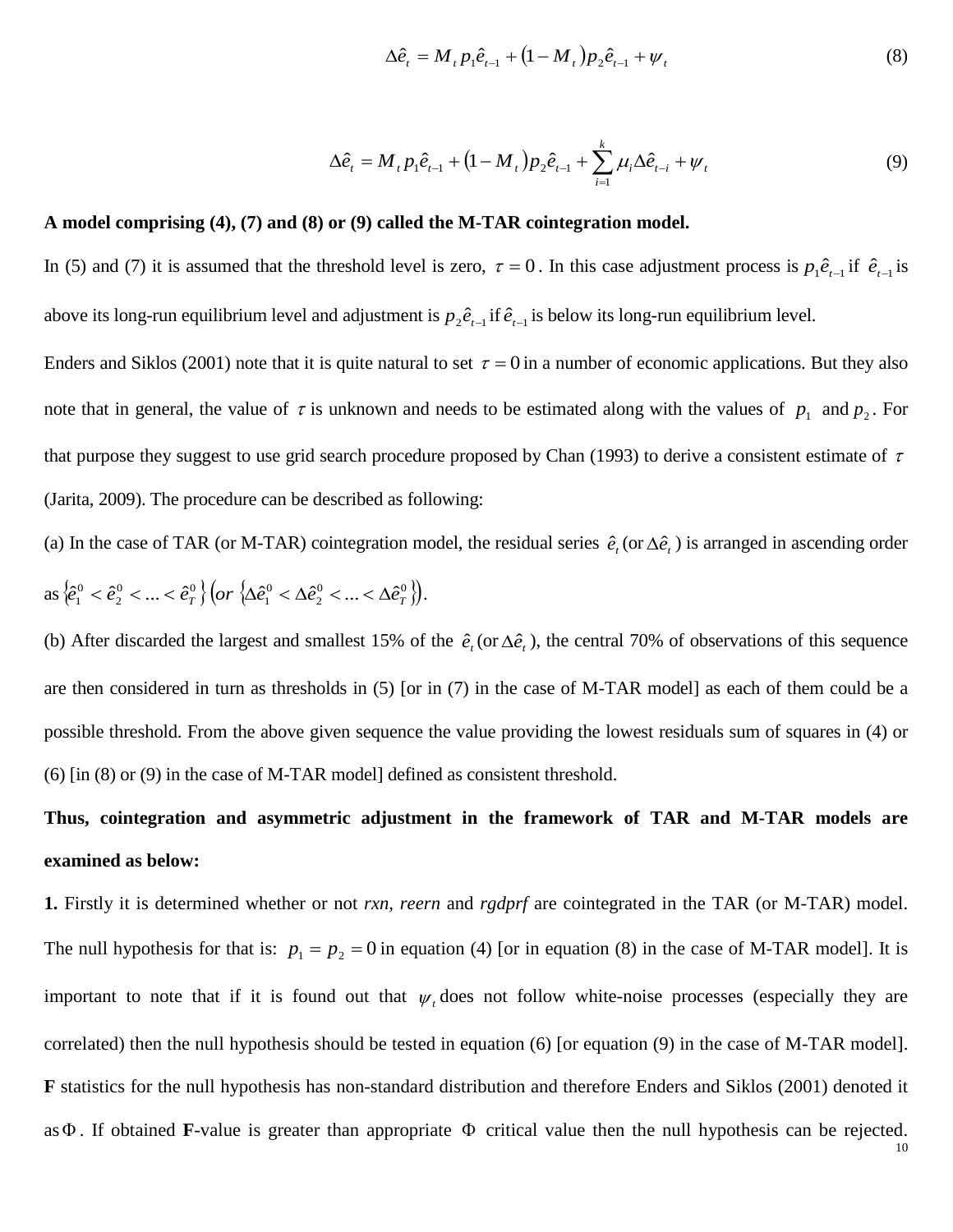Rejection of the null hypothesis means that  $\hat{e}$  is stationary. In other words *rxn, reern* and *rgdprf* are cointegrated. Moreover, Petrucelli and Woolford (1984) showed that the necessary and sufficient conditions for the stationarity of  $\hat{e}_t$  is  $p_1 < 0$ ,  $p_2 < 0$  and  $(1 + p_1) \cdot (1 + p_2) < 1$ .

**2.** After rejecting the null hypothesis of  $p_1 = p_2 = 0$  it is possible to test for asymmetric adjustment. The null hypothesis is  $p_1 = p_2$ . Note that standard **F**-statistics can be used to test the null hypothesis. If obtained **F**-statistic is greater than that of appropriate standard critical value then it can be concluded that adjustment towards long-run equilibrium level is asymmetric. As mentioned above if  $\hat{e}_{t-1}$  is above its long-run equilibrium level then adjustment process is  $p_1 \hat{e}_{t-1}$ , otherwise adjustment is  $p_2 \hat{e}_{t-1}$ .

Given the existence of asymmetric adjustment, the asymmetric error-correction model for *Lrxn* can be written as below:

$$
\Delta rxn_{t} = \Omega_{0} + \Omega_{11}I_{t}\hat{e}_{t-1} + \Omega_{12}(1 - I_{t})\hat{e}_{t-1} + \sum_{i=1}^{k} \pi_{1i}\Delta rxn_{t-i} + \sum_{i=1}^{q} \pi_{2i}\Delta reern_{t-i} + \sum_{i=1}^{s} \pi_{3i}\Delta rgdprf_{t-i} + \theta_{1t}
$$
 (10)

# **4. Results**

Note that all of the estimations are conducted in OxMetrics 6.2 software package.

It can be expected that the adjustment process in the case of equation (2) is asymmetric. As mentioned in the Introduction, floating, fixed (managed), and then fixed-floating exchange rate regimes have been implemented by the CBAR during the 1999-2010, and different exchange rate regimes may have different kind of effects on the non-oil exports.

As indicated in the Econometric Methodology subsection, firstly a unit root ADF test on the *rxn, reern* and *gdprf* is conducted. The test outputs are given in Table 2 of the Appendix.

As shown in Table 2, it can be considered that all variables are I(1). In other words they are non-stationary in the log level and stationary in their first difference. After getting that all variables are integrated in the same order, the possible long-run relationship between them is estimated by using Engle-Granger cointegration approaches. As discussed in the Data section, our dependent variable, *rxn*, has shifted in its mean (a structural break) since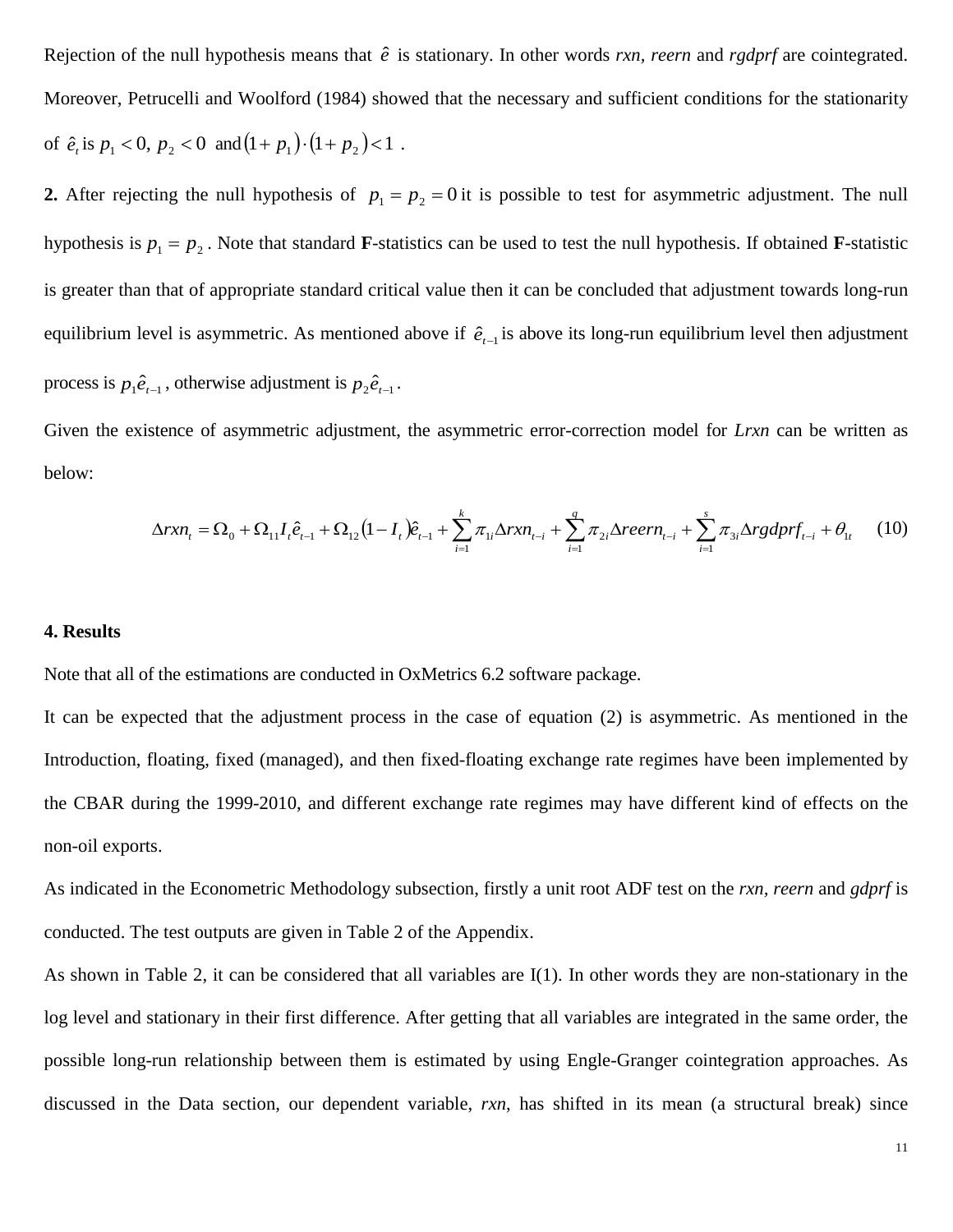2005Q1. Therefore by following Hendry and Juselius (2001) and Juselius (2006), shift dummy (namely Dsh05Q1, which takes 1 after 2004Q4 and zero otherwise) is included into the cointegration estimation.

According to the estimation results, the relationship between *rxn*, *reern*, *rgdprf* and *Dsh05Q1* is as follows (Detailed estimation outputs are given in Table 3 in the Appendix.):

$$
rxn_t = -11.32 - 0.94 \cdot reern_t + 1.45 \cdot rgdprf_t - 1.03 \cdot Dsh05Q1_t + \hat{e}_t
$$
\n(11)

Then residuals  $(\hat{e}_t)$  are calculated from equation (11):

$$
\hat{e}_t = rxn_t + 11.32 + 0.94 \cdot reern_t - 1.45 \cdot rgdprf_t + 1.03 \cdot Dsh05Q1_t \tag{12}
$$

Graphs of the calculated residuals are given in Figure 2 in the Appendix.

In order to know whether there is a cointegration between variables and whether the adjustment process towards equilibrium value is asymmetric, by following Enders and Siklos (2001), TAR model is estimated in two versions (a) when the threshold value is zero and (b) when the threshold value is unknown.

**4.1. Threshold value is zero:** There is no any autocorrelation in the residuals when equation (4) is estimated. Estimation results are given in Table 4 in the Appendix. Then cointegration between the *rxn*, *reern* and *rgdprf* and asymmetric adjustment towards long-run value are tested. First the null hypothesis of no cointegration, i.e.  $p_1 = p_2 = 0$  is tested. Since, sample F-value (25.151 in Panel A of Table 5 in the Appendix) is much greater than the corresponding Φ critical value of 8.78 at 1% significance level (Look at Table 1 in Enders and Siklos, 2001), it can be concluded that there is a cointegrating relationship between the real non-oil export, non-oil trade based real effective exchange rate and Russian GDP. In other words, the relationship between the variables is not spurious. Therefore coefficients in equation (11) can be interpreted as cointegration parameters (log-run elasticities). According to this equation, ceteris paribus, a 1% appreciation of REERN leads to a decline in RXN by 0.94% in the long-run. All other things being equal, however a 1% increase in RGDPRF causes a 1.45% rise in RXN. These findings are in line with international trade theory and the empirical results of other relevant empirical studies. As discussed earlier, the structural break in 2005Q1 negatively affects RXN in the long-run.

After finding cointegration between variables, it is tested that whether or not adjustment process towards the long-run is asymmetric. Panel B of Table 5 in the Appendix indicates that one can fail to reject the null hypothesis of symmetric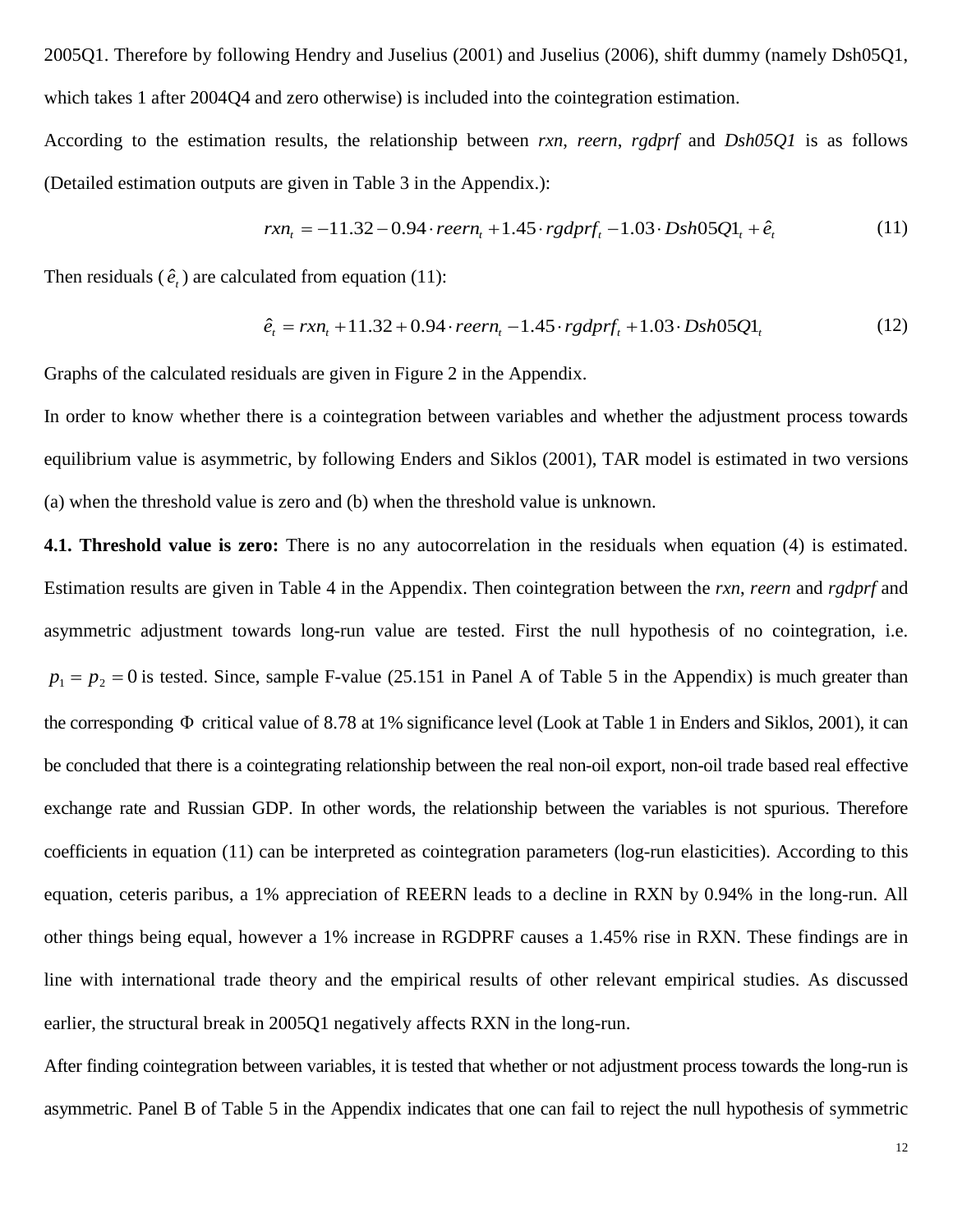adjustment. Therefore it is concluded that adjustment process towards the long-run level is not asymmetric.

**4.2. Threshold value is unknown:** In the second version of the estimation of TAR model first a consistent threshold value is searched by using Chan  $(1993)$  procedure:  $(a)$   $\hat{e}$ , sequence is arranged in ascending order,  $(b)$ discarded the smallest 15% and the largest 15% and therefore had 70% of the sequence (34 observations). Equation (4) is estimated with each of these 34 possible threshold values, and then Sum of Squared Residuals (SSR) of the estimations are collected and compared<sup>[2](#page-1-1)</sup>. As shown in Figure 3 and Table 6 in the Appendix, equation (4) has the smallest SSR (1.556) in the threshold value of -0.165835. Then by using this equation, cointegration and asymmetric adjustment are tested. Sample F-value in Panel A of Table 7 in the Appendix is much greater than the corresponding  $\Phi^*$  critical value of 9.90 at 1% significance level (See: Table 5 in Enders and Siklos, 2001). Therefore again it can be concluded that there is a cointegrating relationship between the variables. As a next test procedure, possibility of an asymmetric adjustment towards the equilibrium is checked. Since the null hypothesis of symmetric adjustment  $p_1 = p_2$  cannot be rejected (See: Panel 3 in Table 7 in the Appendix), it is again concluded that adjustment process towards the long-run level is not asymmetric.

*Thus, it is concluded that there is a cointegration between rxn, reern, rgdprf and Dsh05Q1, but adjustment towards the equilibrium level is not asymmetric regardless of the threshold level is zero or unknown in the TAR model.* 

**Application of M-TAR Model:** It is important to note that empirical studies show that in some cases TAR models are unable to detect an asymmetric adjustment towards the long-run value. This is especially the case when adjustment process exhibits more "momentum" in one direction rather than the other (Enders and Siklos, 2001). Therefore it is suggestive to use M-TAR model together with TAR model in the empirical applications. For example, Enders and Siklos (2001) cannot find cointegration between the federal funds rate and the 10-year yield on federal government securities and therefore asymmetric adjustment when they apply TAR model. However it is found that there is cointegration between the variables and asymmetric adjustment towards the long-run equilibrium when they employ M-TAR model. Similarly Duasa (2009) fails to find asymmetric adjustment in the

<span id="page-13-0"></span> $2^2$  Since these estimations yield 34 estimated equations in order to save space these outputs and also SSRs are not reported here. But these estimation outputs, their SSRs and also batch codes for estimations can be obtained under request.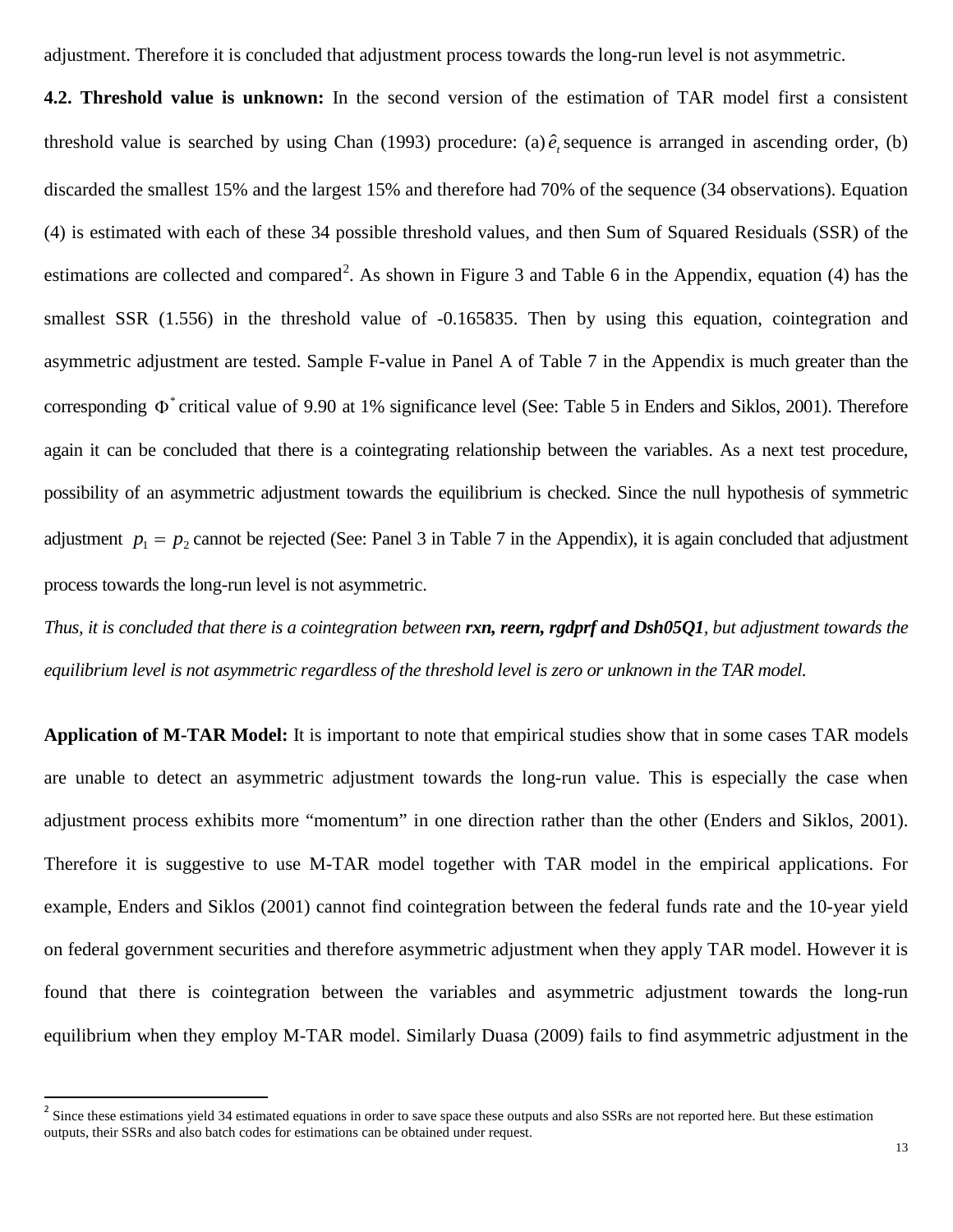cointegrating relationship between balance of trade and real exchange rate in Malaysia when he uses TAR model. However he finds that the adjustment process towards the long-run value is asymmetric when M-TAR model is used.

Thus in order to make clear inference about the adjustment process, it is decided to apply M-TAR in both cases, .i.e. when momentum threshold value is zero and unknown in the present study.

**4.3. Momentum Threshold value is zero:** Note that the diagnostic statistics indicate that residuals are correlated and this correlation disappear when two lags of the dependent variable ( $\Delta \hat{e}$ ) are used. Therefore equation (9) is estimated with two lags of  $\Delta \hat{e}$ . The estimation results are reported in Table 8 of the Appendix. First as in case of TAR model an existence of a long-run relationship between the variables is tested. The sample F value in Panel A of Table 9 in the Appendix for the null hypothesis of  $p_1 = p_2 = 0$  is greater than the corresponding  $\Phi$  critical value (8.89) at 1% significance level (See: Table 1 in Enders and Siklos, 2001). Therefore the null hypothesis of no cointegration between the variables can be rejected. Since the variables are cointegrated, the nature of the adjustment process can be tested. Panel B of Table 9 indicates that the null hypothesis of  $p_1 = p_2 = 0$  cannot be rejected and therefore adjustment process towards the long-run equilibrium is symmetric.

So, the results are similar to the findings from subsection 4.1. In other words there is cointegration between the variables and adjustment process towards the long-run level is symmetric.

**4.4. Momentum Threshold value is unknown:** By using Chan (1993) procedure, it is first tried to find a consistent threshold value. By doing so, equation (9) is estimated with each of 31 possible threshold values and then the SSRs<sup>[3](#page-13-0)</sup> are compared. The graph of the SSRs is plotted in Figure 4 of the Appendix. Equation (9) has the smallest SSR (1.250645) when the threshold value is 0.266056 (See: Table 10 in the Appendix). This specification is used to test cointegration and asymmetric adjustment. According to Panel A of Table 11 in the Appendix, the sample F value (16.905) of the null hypothesis of no cointegration, i.e.  $p_1 = p_2 = 0$  is greater than the corresponding  $\Phi^*$  critical value of 9.79 at 1% significance level (See: Table 5 in Enders and Siklos, 2001). So, one can

<sup>&</sup>lt;sup>3</sup> Since these estimations yield 34 estimated equations in order to save space these outputs and also SSRs are not reported. But these estimation outputs, their SSRs and also batch codes for estimations can be obtained under request.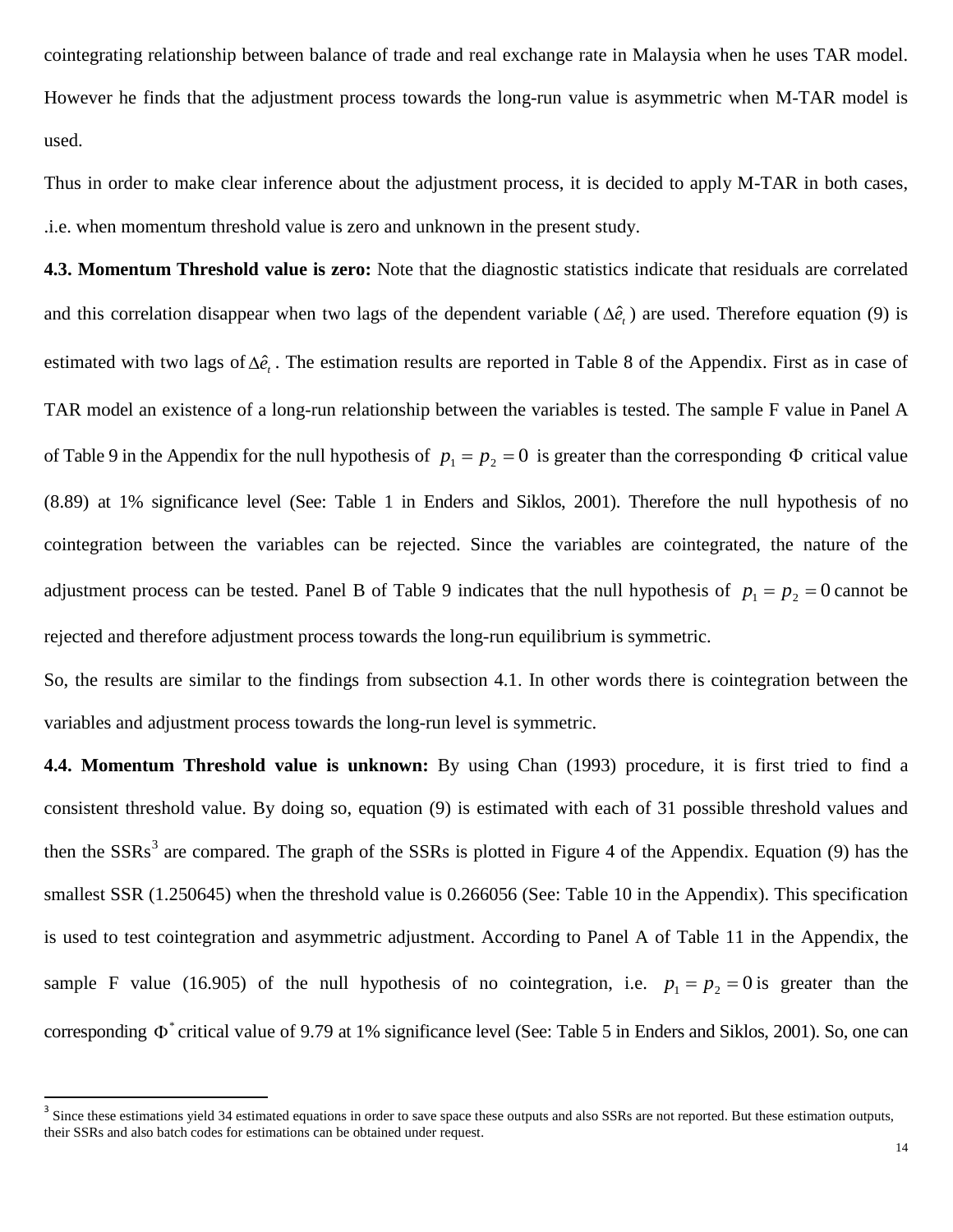again conclude that there is cointegration between the variables. As a final step, the nature of the adjustment process is checked. Panel B of Table 11 in the Appendix indicates that the null hypothesis of symmetric adjustment cannot be rejected.

*Thus, there is a cointegrated relationship between the variables, but adjustment process toward the long-run equilibrium is not asymmetric in case of the M-TAR model regardless of the momentum threshold level is zero or unknown.*

# **5. Robustness checks**

As mentioned before, due to a number of reasons, such as implemented different exchange rate policies by CBAR and a structural break in the time profile of the non-oil export during the period of analysis, one would expect an asymmetric adjustment in the relationship between the variables. However, results of empirical analysis do not support this expectation. One explanation for the evidence is that perhaps the adjustment process is indeed symmetric. Another explanation would be the small number of observations is used in the econometric estimations: 34 observations for the TAR model estimations and 31 in the M-TAR case (because of using two lags of the dependent variable). Maybe these small numbers of observations are not sufficient in order to discover asymmetric processes. The last possible explanation is that there is perhaps more than one threshold level in the relationship between the variables. This is shown by the graphs of the SSRs in Figures 3 and 4, especially in the case of TAR model estimations. As suggested by Enders and Siklos (2001) or Famby and Balke (1987), one should estimate TAR or M-TAR models with more than one threshold levels when there is more than one trough in the SSRs graph. In this regard, this study opens avenues for future investigations of asymmetric adjustment in the relationship between Azerbaijani real exchange rate and non-oil exports.

# **6. Conclusion**

This study investigates the impact of the real exchange rate on the non-oil exports of Azerbaijan Republic in the framework of cointegration and an asymmetric error correction, in order to answer two research questions: (1) Is there any cointegration relationship between the real exchange rate and the non-oil exports? and (2) Is an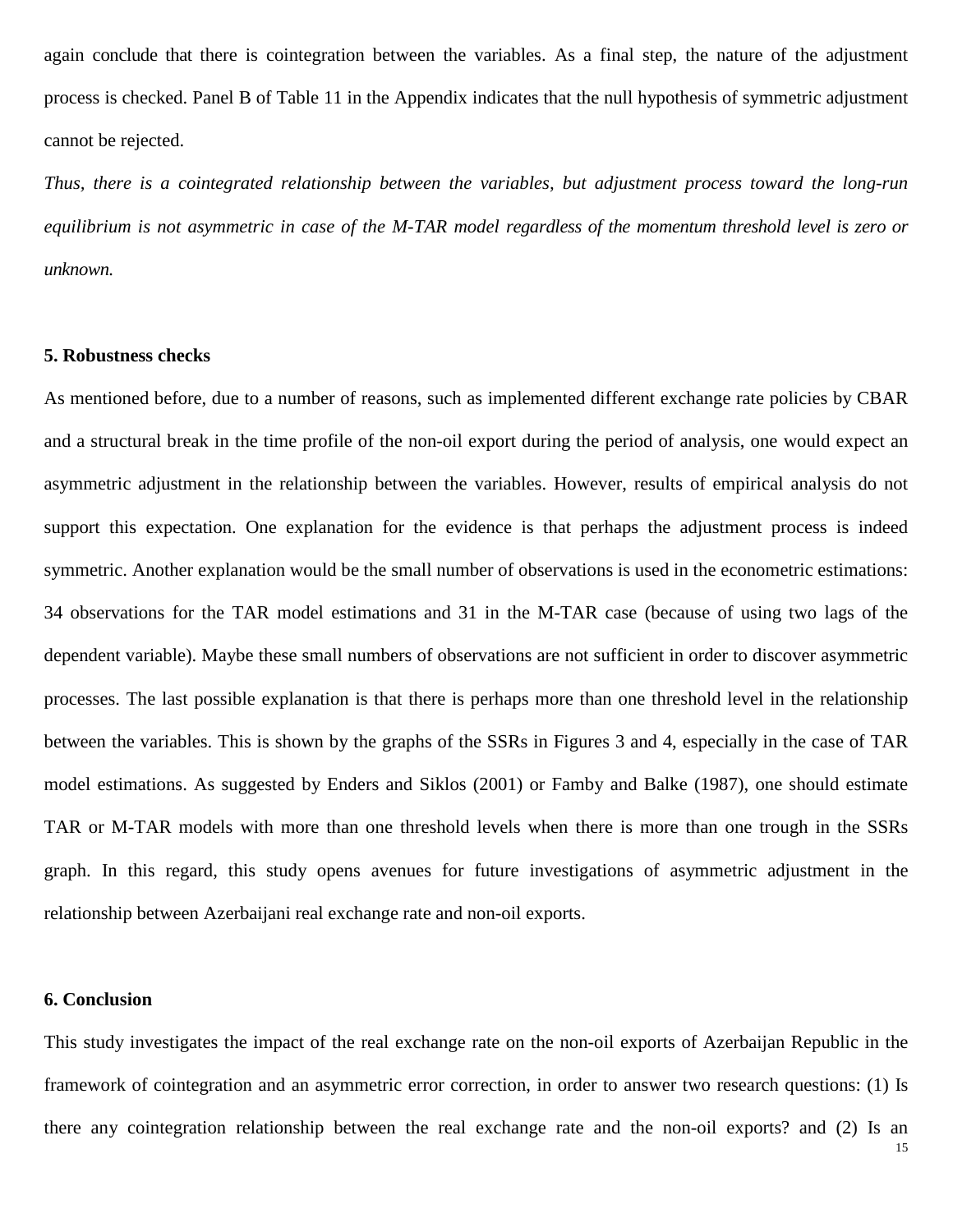adjustment process towards the equilibrium level asymmetric? By following Enders and Siklos (2001), TAR and M-TAR models are estimated in two versions: when threshold level is (a) zero and (b) unknown.

The main finding of the study is that there is a cointegrated relationship between the non-oil exports, non-oil trade turnover based real exchange rate and foreign income, but adjustment process towards the equilibrium level is not asymmetric.

Possible explanations for failure in finding asymmetric adjustment are (a) maybe the adjustment process is indeed symmetric; (b) the small number of observations is not sufficient in order to discover asymmetric processes and (c) existence of more than one trough in the SSRs graphs put forward to use TAR or M-TAR models with more than one threshold levels. In this regard, this study opens avenues for future investigations of asymmetric adjustment in the relationship between Azerbaijani real exchange rate and non-oil exports.

To the best of our knowledge, this is the first study that investigates the impact of real exchange rates on export in the framework of asymmetric adjustment in the area of oil-based economies of the Commonwealth Independent States (CIS hereafter). In addition, the study is a contribution to the existing relevant literature of oil-based small open emerging economies. Moreover, finding of the long-run relationship between the real exchange rate and the non-oil exports may be useful for policymakers of monetary and real sectors in Azerbaijan, especially in terms of implementing different the exchange rate policies and their effects on the non-oil exports.

## **VI. Reference**

Auty, R. (2001) "Natural Resources, Governance and the Transition in Energy-Rich Azerbaijan, Kazakhstan and Turkmenistan". Working paper 0103, Lancaster University: Department of Geography.

Bradley, M., and Jansen, D. (1997), "Nonlinear Business Cycle Dynamics: Cross-Country Evidence on the Persistence of Aggregate Shocks, "Economic Inquiry, 35, 495-509.

Caner, M., and Hansen, B. (1998), "Threshold Autoregression with a Near Unit Root," working paper, University of Wisconsin, Dept. of Economics.

Chan, K. S. (1993), "Consistency and Limiting Distribution of the Least Squares Estimator of a Threshold Autoregressive Model," The Annals of Statistics, 21, 520-533.

16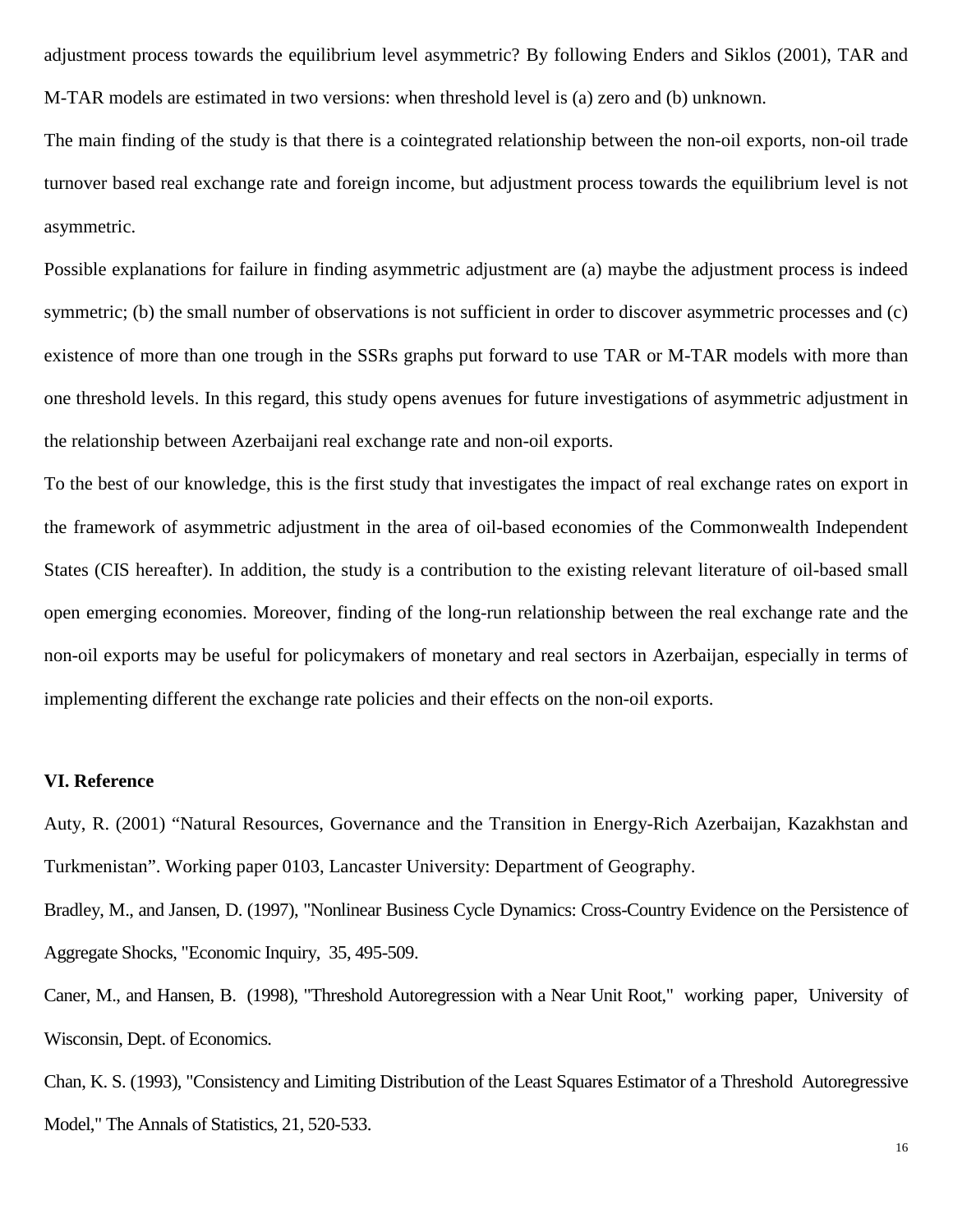Corden, W.M. (1984) "Booming Sector and Dutch Disease Economics: Survey and Consolidation". Oxford Economic Papers 36, pp. 359-380.

Corden W.M. and Neary J.P. (1982) "Booming Sector and De-Industrialization in a Small Open Economy". Economic Journal 92, pp. 825-848.

Dickey D. and Fuller W. (1981) "Likelihood Ratio Statistics for Autoregressive Time Series with a Unit Root," Econometrica, Vol. 49.

Duasa Jarita, (2009) "Asymmetric cointegration relationship between real exchange rate and trade variables: The case of Malaysia" International Islamic University Malaysia, MPRA Paper No. 14535.

Egert Balazs (2009) "Dutch disease in former Soviet Union: Witch-hunting?" BOFIT Discussion Papers 4.

Eitrheim, O. and Terisvirta, T. (1996), "Testing the Adequacy of Smooth Transition Autoregressive Models," Journal of Econometrics, 74, 59-76.

Enders, W. and Granger, C.W. (1998). Unit-root tests and asymmetric adjustment with an example using the term structure of interest rates. Journal of Business and Economic Statistics 16: 304-311

Enders, W. and Siklos, P.L. (2001). Cointegration and threshold adjustment. Journal of Business and Economic Statistics 19: 166-176

Enders, W. (2010). Applied Econometrics Time Series. University of Alabama, fourth edition.

Engle, R. F., and Granger, C. W. J. (1987), "Cointegration and Error Correction: Representation, Estimation and Testing," Econometrica, 55, 251-276.

Falk, B. (1986), "Further Evidence on the Asymmetric Behavior of Economic Time Series over the Business Cycle," Journal of Political Economy, 94, 1096-1109.

Goldstein, M. and M. Khan (1985) Income and price effects, in foreign trade, in: R.W. Jones and P.B. Kenen, eds., Handbook of international economics (North-Holland, Amsterdam)

Gylfason Thorvaldur (2001) "Lessons from the Dutch Disease Causes, Treatment, and Cures". Institute of economic studies. Working paper series, W01:06.

Gylfason, Thorvaldur and Gylfi Zoega (2002) "Natural Resources and Economic Growth: The Role of Investment". Working Paper No. 142, Central Bank of Chile.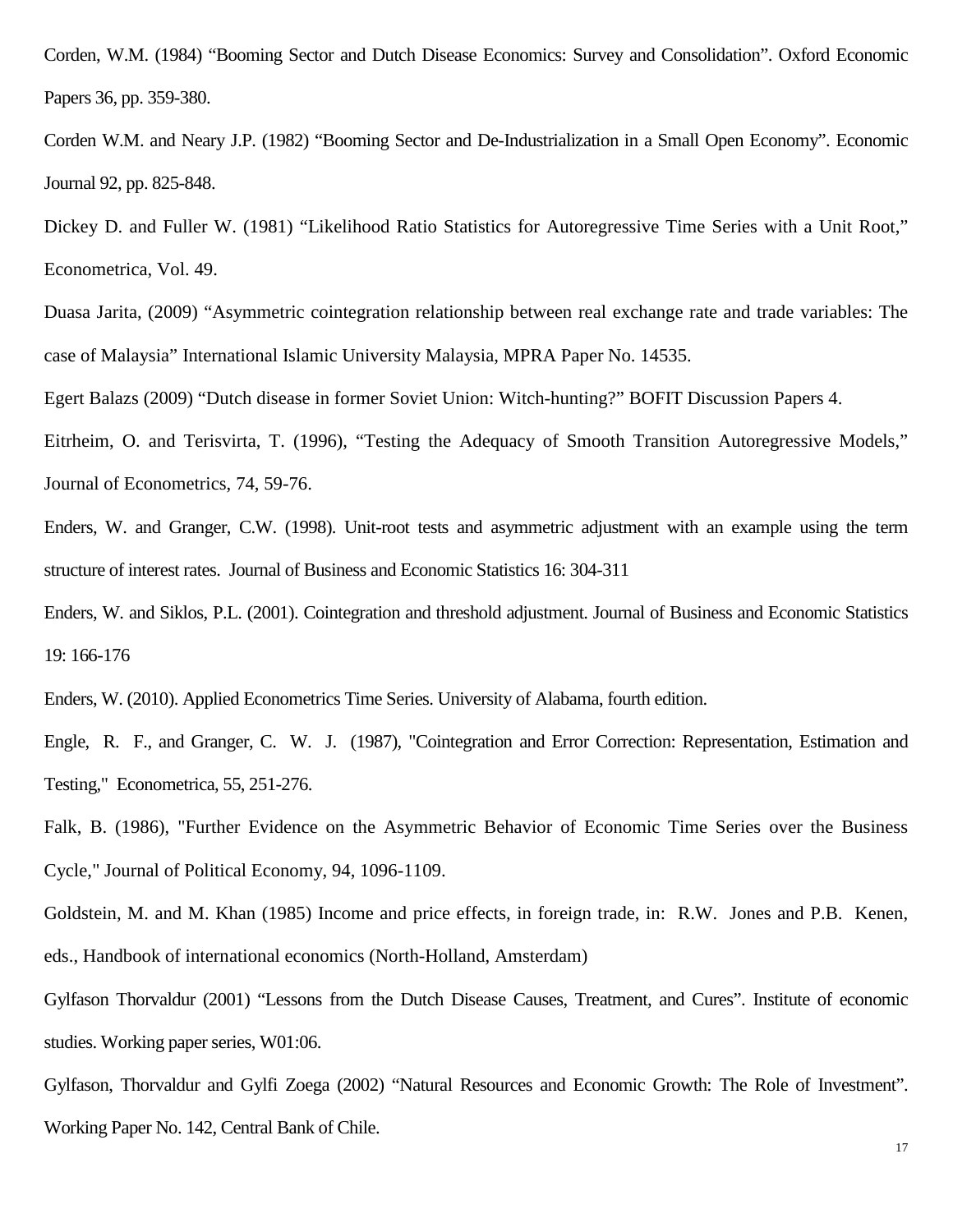Hasanov, F. (2010) "The Impact of Real Oil Price on Real Effective Exchange Rate: The Case of Azerbaijan" Discussion Paper Series 1041. DIW - Berlin German Institute for Economic Research. Berlin, August.

Hasanov, F. and Samadova I. (2010) "The Impact of Real Effective Exchange Rate on the Non-oil Export: The Case of Azerbaijan", Forthcoming 2nd issue of ECO Economic Journal.

Hasanov, F. (2011 b) "Dutch Disease and Azerbaijan Economy" Economics and Educational Research Consortium, Working Paper Series, No 11/03E.

Hendry F.David and Juselius Katarina, (2000) "Explaining Cointegration Analysis: Part II" Discussion Papers, 00-20, Department of Economics, University of Copenhagen. November 12.

Johansen, S. (1996), Likelihood-Based Inference in Cointegrated Vector Auto-Regressive Models, Oxford, U.K.: Oxford University Press.

Johansen S. (1988) "Statistical analysis of cointegration vectors". Journal of Economic Dynamics and Control 12, pp. 231- 254.

Juselius Katarina, (2006) "The Cointegrated VAR Model: Methodology and Applications", Oxford University Press.

Leamer E. Edward and Stern M. Robert (1970) "Quantitative International Economics" ALDINE Publishing Company, Chicago.

Lukkonen, R., Saikkonen, P., and Terisvirta, T. (1988), "Testing Linearity Against Smooth Transition Autoregressive Models," Biometrika, 75, 491-499.

Neftci, S. N. (1984), "Are Economic Time Series Asymmetric Over the Business Cycle?" Journal of Political Economy, 92, 307-328.

Petrucelli, J., and Woolford, S. (1984) "A Threshold AR(1) Model" Journal of Applied Probability, 21, pp. 270-286.

Rose, A.K. (1990). Exchange rates and the trade balance: Some evidence from developing countries. Economic Letters, 34: 271-275.

Rose, A.K. & Yellen, J.L. (1989). In there a J-curve?. Journal of Monetary Economics, 24: 53-68.

Sachs J.D. and Warner A.M. (1997) "Natural Resource Abundance and Economic Growth". Center for International Development and Harvard Institute for International Development Harvard University Cambridge MA, November.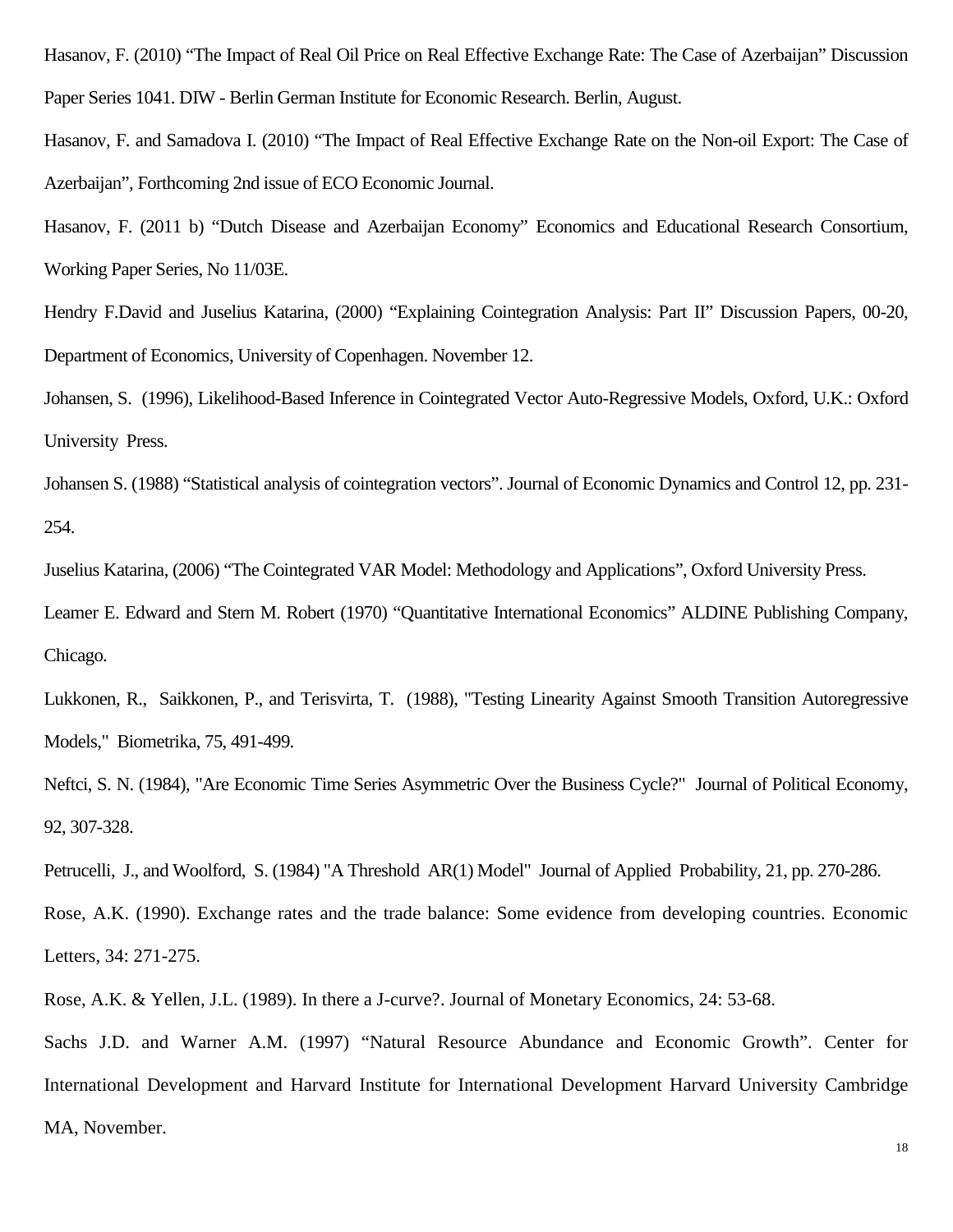Sichel, D. (1993), "Business Cycle Asymmetry: A Deeper Look," Economic Inquiry, 31, 224-236.

Stock, J., and Watson, M. (1988), "Testing for Common Trends," Journal of the American Statistical Association, 83, 1097-1107.

Sturm Michael, François Gurtner and Juan Gonzalez Alegre (2009) Fiscal policy challenges in oil-exporting countries a review of key issues. European central bank, occasional paper series no 104.

Terisvirta, T., and Anderson, H. M. (1992), "Characterizing Nonlinearities in Business Cycles Using Smooth Transition Autoregressive Models," Journal of Applied Econometrics, 7, S 119-S 139.

Tong, H. (1983), Threshold Models in Non-Linear Time Series Analysis, New York: Springer-Verlag.

Tong, H. (1990), Non-Linear Time-Series: A Dynamical Approach, Oxford, U.K.: Oxford University Press.

Wakeman-Linn J, Mathieu P. and Selm B. (2002) Oil funds and revenue management in transition economies: the cases of Azerbaijan and Kazakhstan.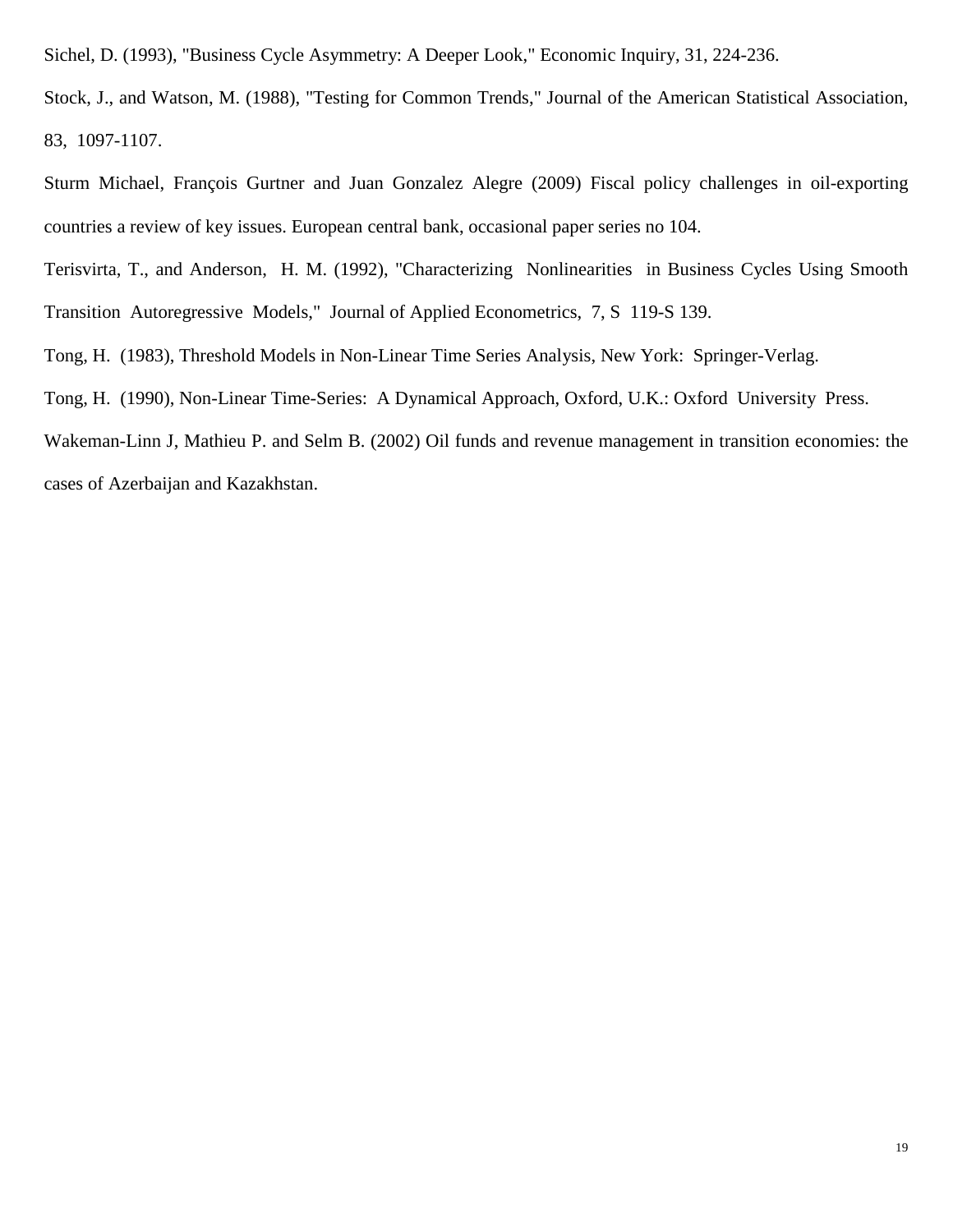# **VII. Appendix**

|                 |             | <b>Log Level</b> |           |                 | <b>First Difference in Logs</b> |          |            |                        |
|-----------------|-------------|------------------|-----------|-----------------|---------------------------------|----------|------------|------------------------|
| <b>Variable</b> | $b_{0}$     | $\kappa$         | $b_{1}+1$ | Actual<br>value | $b_{0}$                         | $\kappa$ | $b_{1}+1$  | <b>Actual</b><br>value |
| rxn             | <b>CTCS</b> | 3                | 0.59497   | $-2.668$        | <b>CCS</b>                      | $\Omega$ | $-0.37183$ | $-9.364**$             |
| rgdprf          | <b>CT</b>   |                  | 0.88542   | $-1.703$        | C                               | $\Omega$ | 0.25298    | $-4.782**$             |
| reern           | <b>CTCS</b> | $\Omega$         | 0.94092   | $-1.343$        | <b>CCS</b>                      | $\Omega$ | 0.32005    | $-4.476**$             |

#### **Table 2: ADF Unit Root Test Results**

**Notes:** For a variable *y*, the augmented Dickey-Fuller (1981) statistics  $ADF(k)$  is the *t*-ratio on  $b_1$  from the regression:

$$
\Delta y_t = b_0 + b_1 y_{t-1} + \sum_{i=1}^k \alpha_i \Delta y_{t-i} + \sum_{i=1}^3 \gamma_i CS_{it} + \psi trend + \varepsilon_t,
$$

here,  $\Delta$  stands for first difference operator,  $\kappa$  is the number of the lags of the dependent variables, CTCS refers to inclusion of a constant, trend and seasonal dummy variables, CT includes only and constant and trend term, while CCS is a constant term with centered seasonal dummy variables and, C stand for a constant.  $\mathcal{E}_t$  is a white noise.

The sample is:  $2000(1)$  -  $2010(4)$ ; \* and \*\* denote rejection at the 5% and 1% critical values.

#### **Table 3: Estimation of the relationship between the variables**

Modelling *rxn* by OLS

|          | Coefficient | Std. Error | t-value  | t-prob. | Part. $R^2$ |
|----------|-------------|------------|----------|---------|-------------|
| Constant | $-11.319$   | 6.350      | $-1.780$ | 0.082   | 0.074       |
| rgdprf   | 1.454       | 0.407      | 3.570    | 0.001   | 0.242       |
| reern    | $-0.942$    | 0.250      | $-3.770$ | 0.001   | 0.262       |
| Dsh05O1  | $-1.030$    | 0.150      | $-6.860$ | 9.000   | 0.540       |

Sigma =  $0.203432$ ; RSS =  $1.65538121$ ; R^2 =  $0.796628$ ; F(3,40) =  $52.23$  [0.000]\*\*; Adj.R^2 = 0.781375;

Log-likelihood = 9.73019; No. of observations = 44 (2000Q1-2010Q4); AR (1-3) test:  $F(3,37) = 2.6290$  [0.0645];

ARCH (1-3) test: F(3,38) = 0.60960 [0.6129]; Normality test:  $\chi^2$ (2) = 0.70306 [0.7036];

Hetero test: F(5,38) = 0.83861 [0.5308]; Hetero-X test: F(6,37) = 0.68208 [0.6650]; RESET23 test: F(2,38) = 1.5916 [0.2169]

#### **Table 4: Threshold level,**  $\tau = 0$

| Modelling De by OLS |             |            |          |         |             |  |
|---------------------|-------------|------------|----------|---------|-------------|--|
|                     | Coefficient | Std. Error | t-value  | t-prob. | Part. $R^2$ |  |
| $I^*e_{t-1}$        | $-1.178$    | 0.230      | $-5.130$ | 0.000   | 0.385       |  |
| $(1-I)^*e_{t-1}$    | $-0.924$    | 0.189      | $-4.900$ | 000.ر   | 0.364       |  |

Sigma =  $0.19676$ ; RSS =  $1.62600245$ ; log-likelihood =  $10.1241$ ; No. of observations =  $44$  (2000Q1-2010Q4); AR (1-3) test: F(3,39) = 1.9499 [0.1375]; ARCH (1-3) test: F(3,38) = 0.67857 [0.5706]; Normality test:  $\chi^2(2) = 1.2503$  [0.5352]; Hetero test:  $F(4,39) = 0.66645$  [0.6191]; Hetero-X test:  $F(4,39) = 0.66645$  [0.6191]; RESET23 test:  $F(2,40) = 0.76650$  [0.4713]

| <b>Panel A: Test for cointegration</b><br>$(p_1=p_2=0)$ : | <b>Panel B:</b> Test for asymmetric adjustment $(p_1=p_2)$ : |
|-----------------------------------------------------------|--------------------------------------------------------------|
| $H_0$ : -1.51981= -1.50827 = 0                            | $H_0$ : -1.51981 = -1.50827                                  |
| $F(2,42) = 25.151 [0.0000]$ **                            | $\chi^2$ (1) = 0.72722 [0.3938]                              |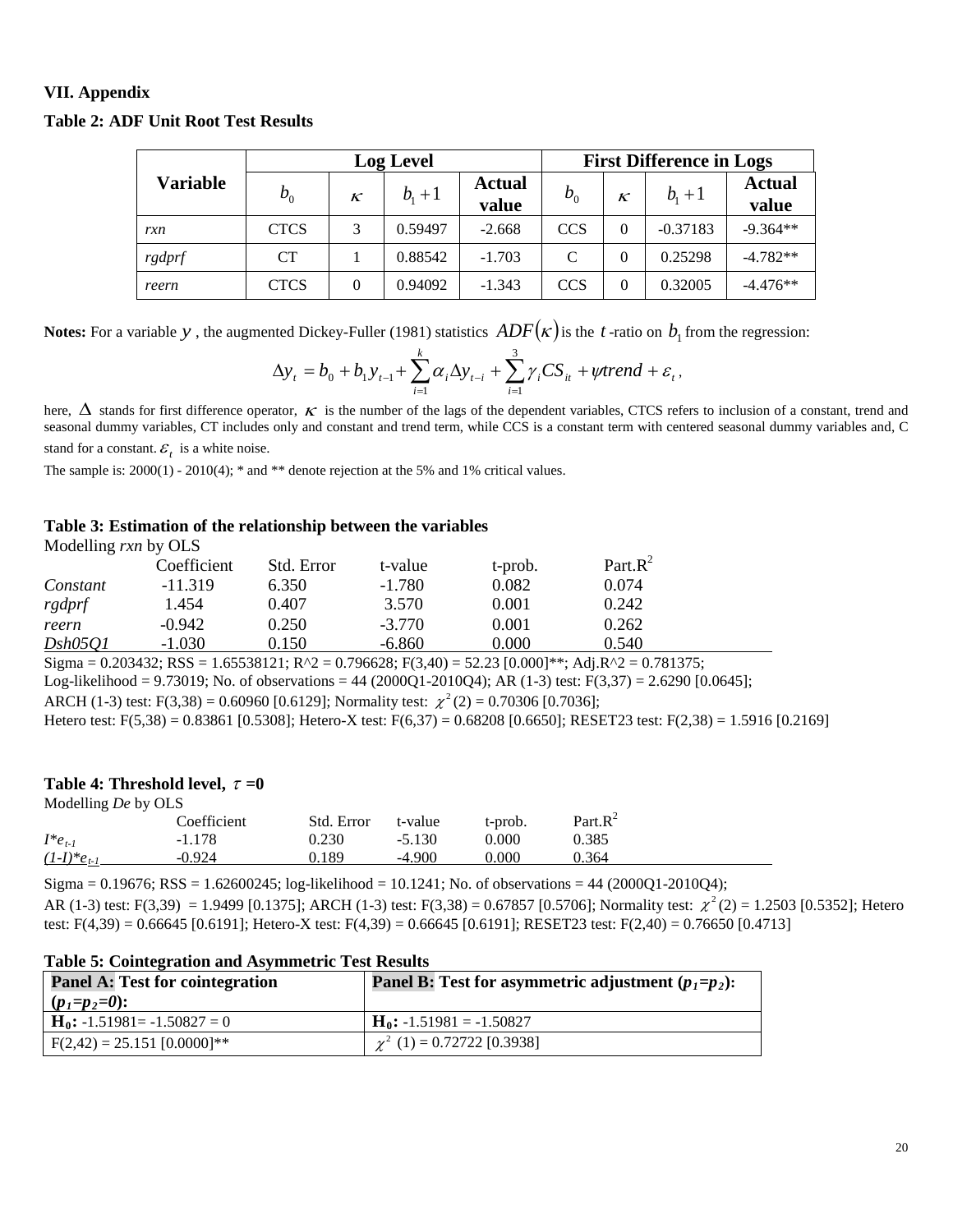

**Figure 2: Graph of the long-run residuals**



**Figure 3: Graph of the SSRs in the case of TAR model**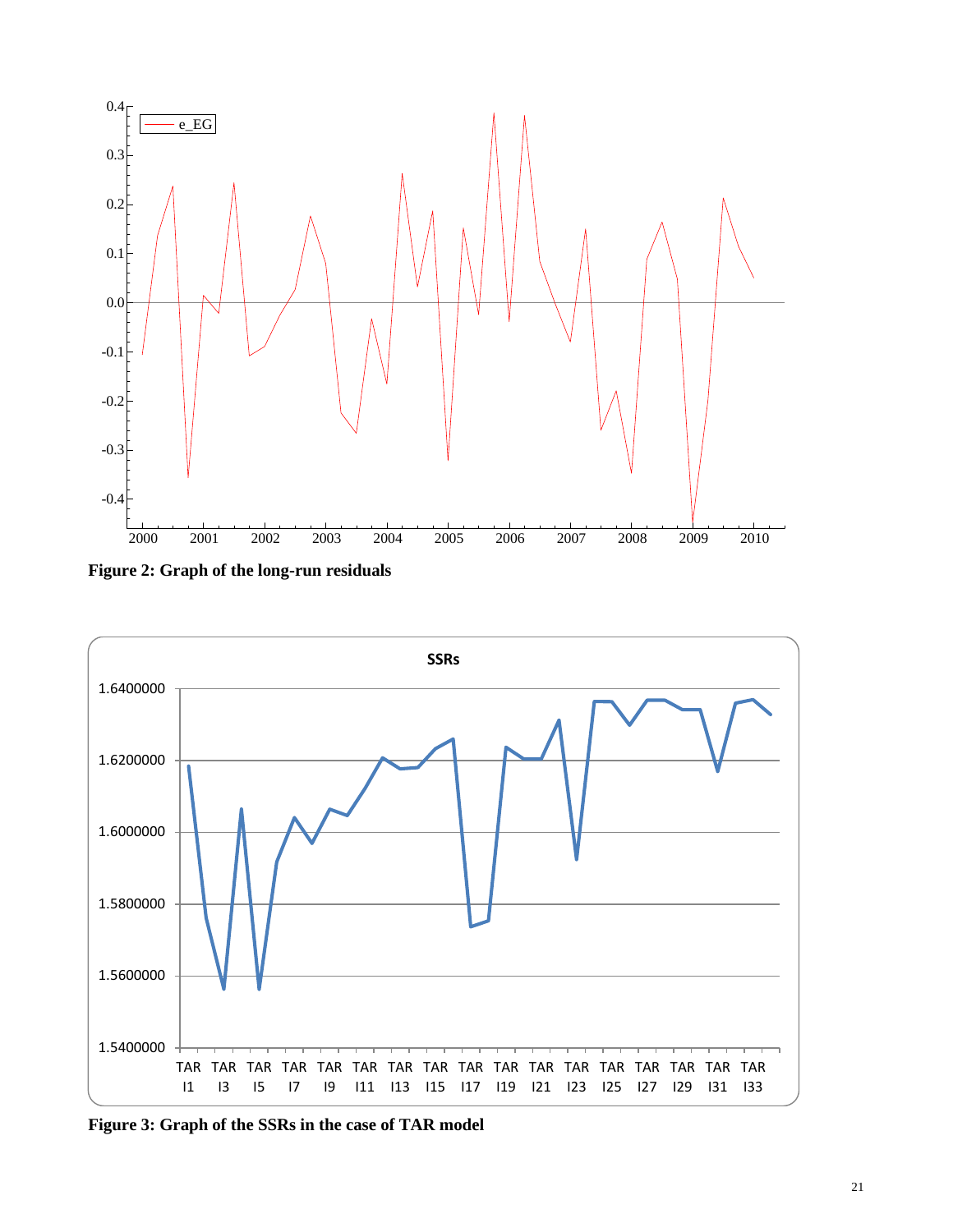# **Table 6: Threshold level is -0.165835**

Modelling *De* by OLS

| Part. $R^2$<br>Coefficient<br>Std. Error<br>t-value<br>t-prob.    |  |
|-------------------------------------------------------------------|--|
| $I5*e_{t-1}$<br>$-1.280$<br>$-6.050$<br>0.000<br>0.466<br>0.212   |  |
| $-4.220$<br>0.298<br>$(1-I5)*e_{t}$<br>0.193<br>0.000<br>$-0.815$ |  |

Sigma = 0.192499; RSS = 1.55634914; log-likelihood = 11.0873; No. of observations = 44 (2000Q1-2010Q4); AR (1-3) test: F(3,39) = 1.6519 [0.1932]; ARCH (1-3) test: F(3,38) = 0.82256 [0.4896]; Normality test:  $\chi^2(2) = 1.7347$ [0.4201]; Hetero test: F(4,39) = 0.75754 [0.5592]; Hetero-X test: F(4,39) = 0.75754 [0.5592]; RESET23 test: F(2,40) = 1.0438 [0.3615]

#### **Table 7: Cointegration and Asymmetric Tests Results**

| <b>Panel A: Test for cointegration</b> | <b>Panel B:</b> Test for asymmetric adjustment $(p_1=p_2)$ : |
|----------------------------------------|--------------------------------------------------------------|
| $(p_1=p_2=0)$ :                        |                                                              |
| $H_0$ : -1.27979 = -0.814640 = 0       | $H_0$ : -1.27979 = -0.814640                                 |
| $F(2,42) = 27.216 [0.0000]$ **         | $\chi^2$ (1) = 2.6394 [0.1042]                               |

#### **Table 8: Momentum Threshold level,** <sup>τ</sup> **=0**

Modelling *De* by OLS

|                  | Coefficient | Std. Error | t-value  | t-prob. | $Part.R^2$ |
|------------------|-------------|------------|----------|---------|------------|
| De <sub>1</sub>  | 0.380       | 0.215      | 1.770    | 0.085   | 0.078      |
| De 2             | 0.388       | 0.149      | 2.600    | 0.013   | 0.155      |
| $M * e_{t-1}$    | $-1.505$    | 0.299      | $-5.040$ | 0.000   | 0.407      |
| $(1-M)^*e_{t-1}$ | $-1.399$    | 0.307      | $-4.550$ | 0.000   | 0.359      |

Sigma =  $0.188251$ ; RSS =  $1.311227$ ; log-likelihood =  $12.397$ ; No. of observations =  $41$  (2000Q4-2010Q4);

AR (1-3) test: F(3,34) = 1.7824 [0.1691]; ARCH (1-3) test: F(3,35) = 0.41745 [0.7416]; Normality test:  $\chi^2(2) = 1.3706$ [0.5040]; Hetero test: F(8,32) = 0.76168 [0.6382]; Hetero-X test: F(13,27) = 0.58617 [0.8437]; RESET23 test: F(2,35) = 2.2636 [0.1190]

## **Table 9: Cointegration and Asymmetric Test Results**

| <b>Panel A: Test for cointegration</b> | <b>Panel B:</b> Test for asymmetric adjustment $(p_1=p_2)$ : |
|----------------------------------------|--------------------------------------------------------------|
| $(p_1=p_2=0)$ :                        |                                                              |
| $H_0$ : -1.50528 = -1.39906 = 0        | $H_0$ : -1.50528 = -1.39906                                  |
| $F(2,37) = 15.269 [0.0000]$ **         | $\gamma^2$ (1) = 0.12722 [0.7213]                            |

**Figure 4: Graph of the SSRs in the case of M-TAR model**